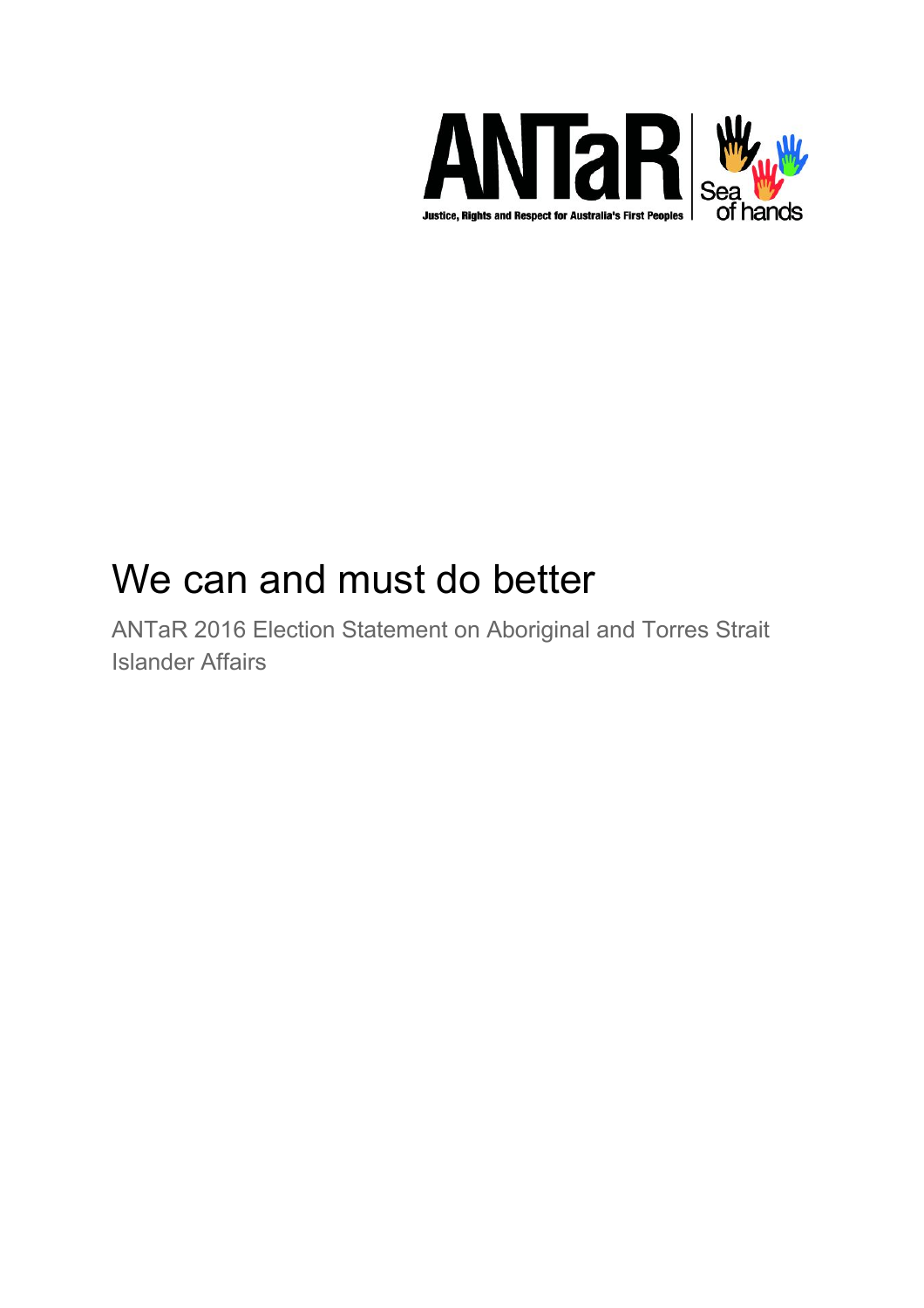© ANTaR Locked Bag 77 Strawberry Hills, NSW, 2012 Australia

Phone: (02) 9280 0060 Email: antar@antar.org.au Website: www.antar.org.au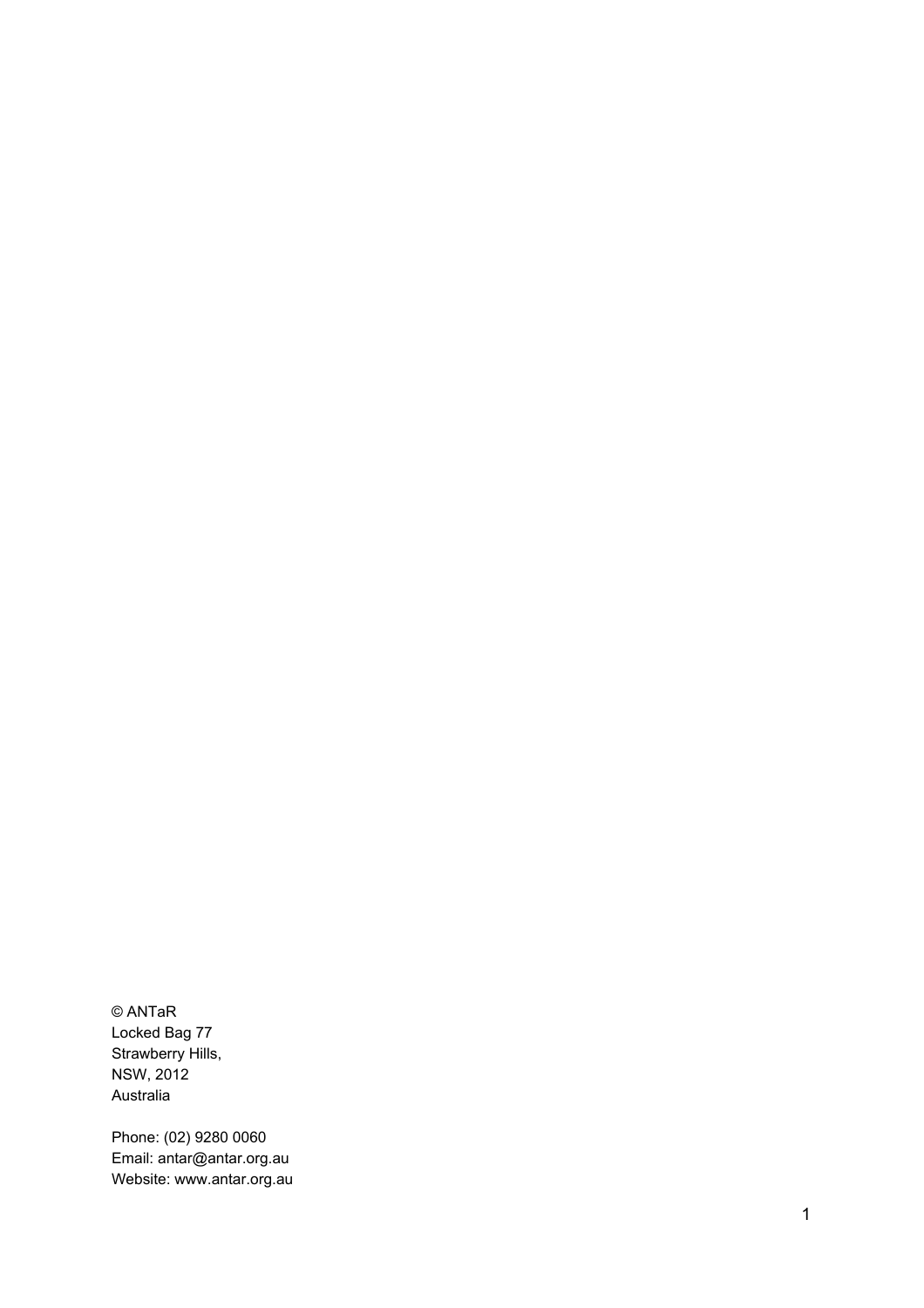## <span id="page-2-0"></span>**Contents**

**[Contents](#page-2-0)** We can and must do [better](#page-3-0) [Representation](#page-5-0) and Engagement **Health [Equality](#page-8-0)** [Addressing](#page-12-0) disability for Aboriginal and Torres Strait Islander people Changing the record on Aboriginal and Torres Strait Islander [incarceration](#page-14-0) and violence Early [Childhood](#page-19-0) Basic Services in Remote [Communities](#page-22-0)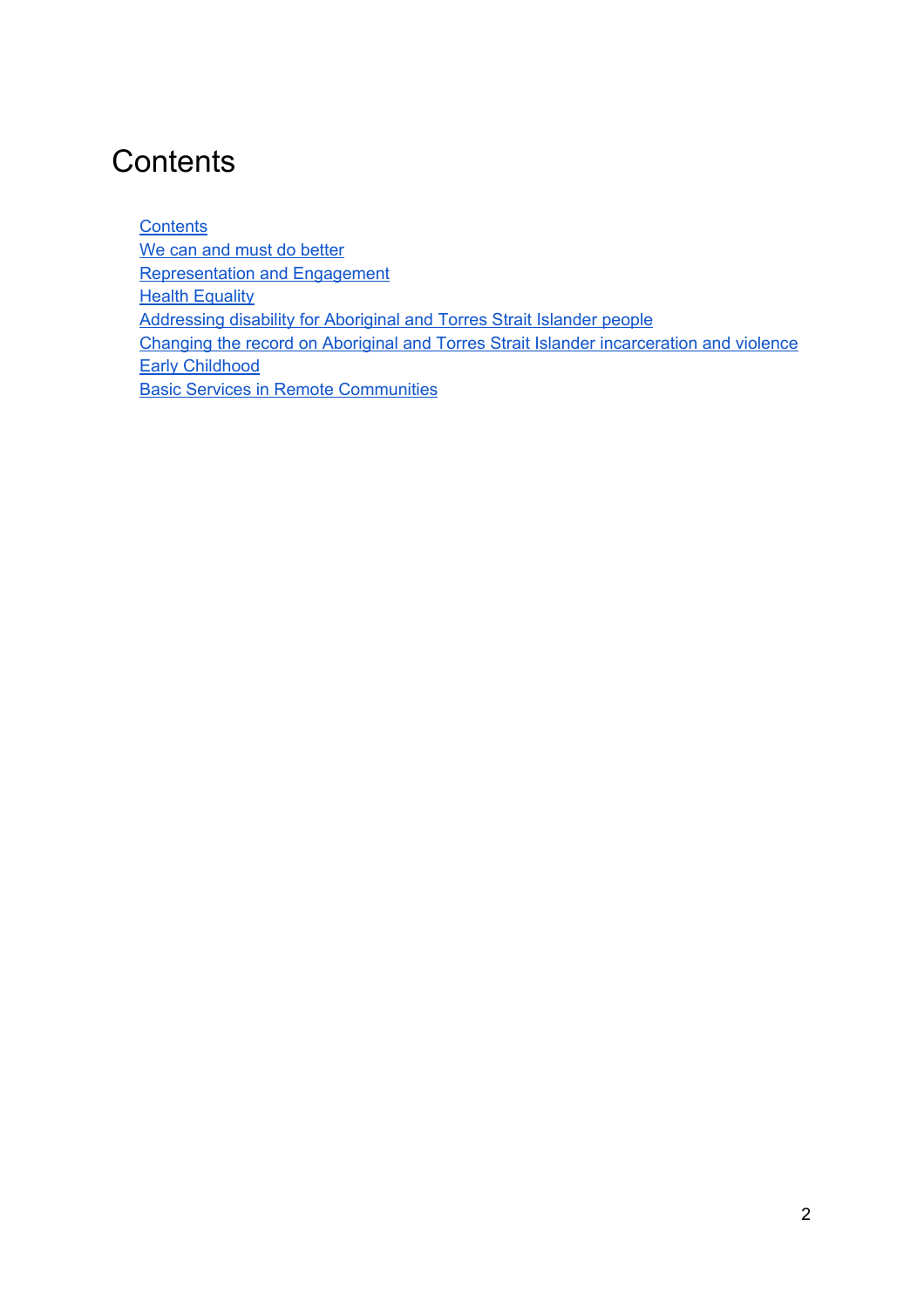## <span id="page-3-0"></span>We can and must do better

*"Social justice is what faces you in the morning. It is awakening in a house with adequate water supply, cooking facilities and sanitation. It is the ability to nourish your children and send them to school where their education not only equips them for employment but reinforces their knowledge and understanding of their cultural inheritance. It is the prospect of genuine employment and good health: a life of choices and opportunity, free from discrimination."*

*Mick Dodson, Annual Report of the Aboriginal and Torres Strait Islander Social Justice Commissioner, 1993.*

Aboriginal and Torres Strait Islander people are the most disadvantaged group in Australia across almost every social and economic indicator.

This disadvantage is an indictment on successive governments' lack of commitment to Aboriginal and Torres Strait Islander rights and their failure to forge respectful and just relationships of engagement with First Peoples.

It is well past time that we do better than this as a nation.

An incoming government must urgently forge a new approach with Aboriginal and Torres Strait Islander people. An approach that places addressing Aboriginal and Torres Strait Islander disadvantage at the centre of national priorities, with First Peoples voice as the driving force behind change.

ANTaR stands with, and supports, the Aboriginal and Torres Strait Islander Peak Representative bodies who united on June 9 2016 to call for a more just approach to Aboriginal and Torres Strait Islander Affairs. As a signatory to the Redfern Statement made by those organisations, we join them in expressing deep concern:

*that in 2016 First Peoples continue to experience unacceptable disadvantage;*

*that the challenges confronting Aboriginal and Torres Strait Islander people continue to be isolated to the margins of the national debate;*

*that Federal Government policies continue to be made for and to, rather than with, Aboriginal and Torres Strait Islander people; and*

*that the transformative opportunities for Government action are yet to be grasped.*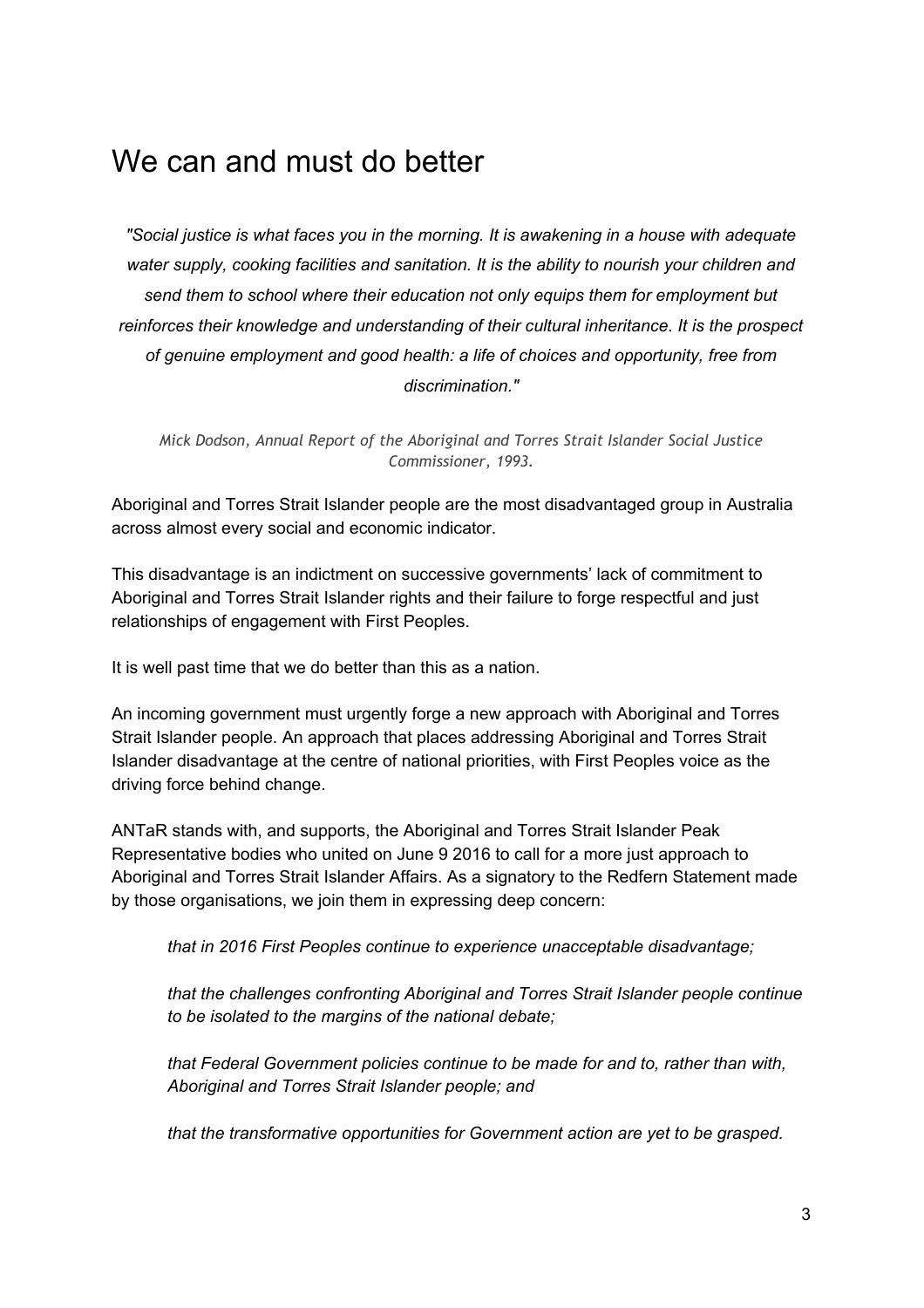A steadfast adherence to the pursuit of human rights for First Peoples would not have allowed the continuation of these circumstances. But despite declaring its support to the United Nations Declaration on the Rights of Indigenous Peoples in 2009, the Australian Government is yet to revise laws and policies to fully recognise and protect the rights of Aboriginal and Torres Strait Islander peoples across the nation.<sup>1</sup>

Overcoming disadvantage and countering social and economic inequality is bound up with principles of self determination. Principles that frame the notion of First Peoples having the power to decide their own future, communities having the power to design and own solutions and to be visionaries for proud continuing living cultures.<sup>2</sup>

In this election year we call on the Australian Government to develop, in genuine partnership with Aboriginal and Torres Strait Islander (ATSI) people, a National Strategy to give effect to the UN Declaration on the Rights of Indigenous Peoples; include the Declaration in the definition of human rights in the Human Rights (Parliamentary Scrutiny) Act 2011 (Cth); and review existing legislation, policies and programmes for conformity with the Declaration.

Below we set out a platform of action for government across a range of areas. These have been called for by First Peoples and must be taken up by government in partnership with Aboriginal and Torres Strait Islander people.

ANTaR has set out this platform, based on clear calls from Aboriginal and Torres Strait Islander organisations, to make clear to an incoming government what must be done. We will be taking it to government, engaging with our supporters on it, and continuing to steadfastly stand with Aboriginal and Torres Strait Islander people for justice, rights and respect.

I urge all of our supporters and those wanting to turn around the unacceptable disadvantage experienced by First Peoples and build a nation on more just foundations, to engage with this platform, become a Sea of Hands Campaigner this election and into the next term of parliament, and make a difference.

Yours in solidarity,

Andrew Meehan National Director

<sup>1</sup> Australian Human Rights Commission *Universal Periodic Review Fact Sheet Aboriginal and Torres Strait Islander People* accessed

https://www.humanrights.gov.au/sites/default/files/5.%20Aboriginal%20and%20Torres%20Strait%20Isla nder%20peoples%20Final.pdf

<sup>2</sup> Behrendt, L Indigenous *Self Determination Rethinking the relationship bewteen rights and economic development* accessed http://www.austlii.edu.au/au/journals/UNSWLJ/2001/70.html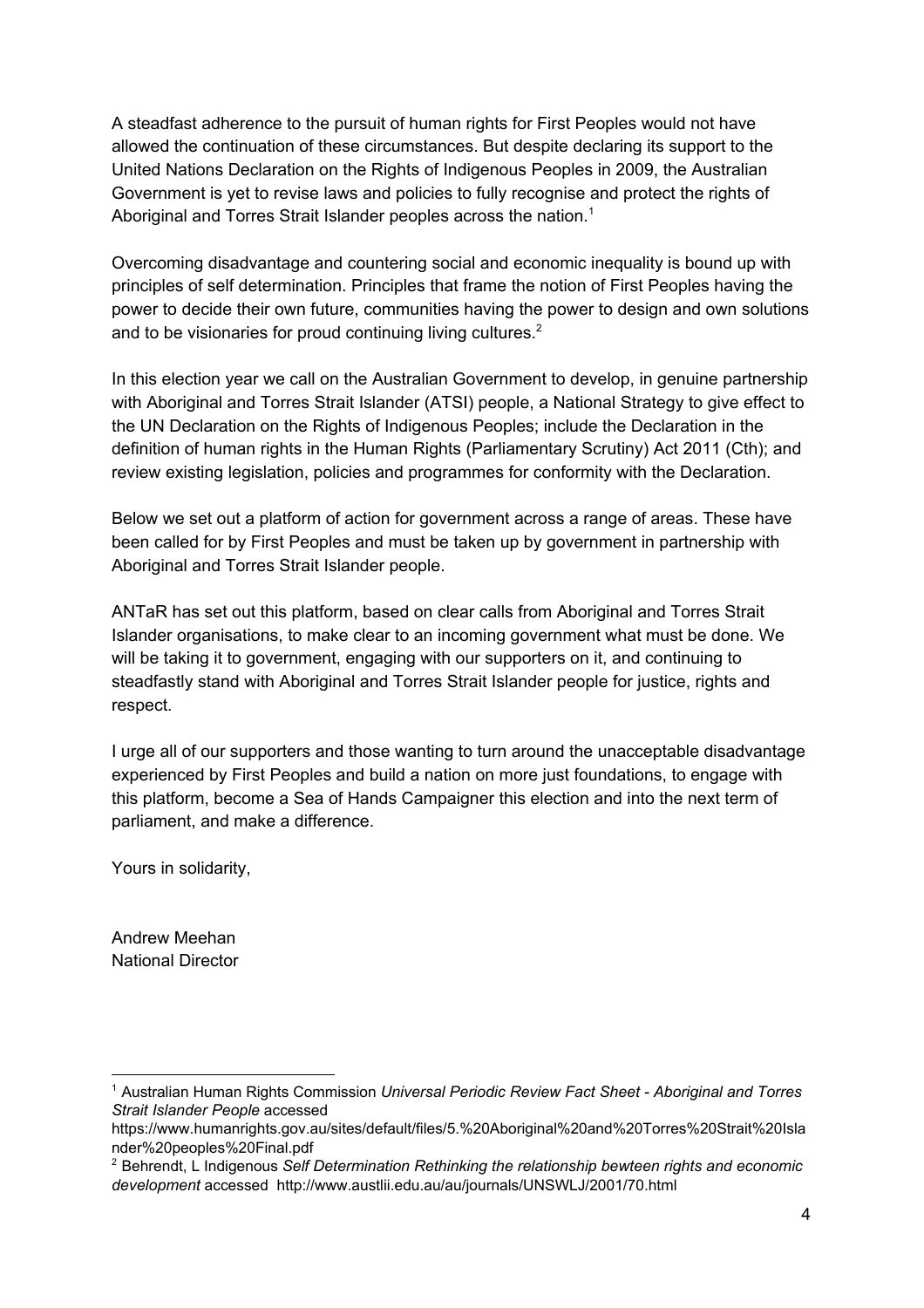## <span id="page-5-0"></span>Representation and Engagement

## **Context**

The United Nation Declaration on the rights of Indigenous peoples clearly sets out the right of Indigenous peoples to participate in decision-making in matters which would affect their rights through chosen representatives. This includes the right to develop their own Indigenous decision-making institutions and procedures for selection of their own representatives.

As a signatory to the Declaration, the Australian Government is obligated to co-operate in good faith with Aboriginal and Torres Strait Islander peoples chosen representatives to ensure:

- free, prior and informed consent on legislative and policy measures that affect them
- empowerment over the the right to development including determining priorities
- engagement in design, delivery and evaluation of policies that affect them  $3$

Despite commitments made and some steps taken in the right direction, including the establishment of a national representative body - National Congress of Australia's First Peoples, consecutive Governments have failed at meeting their obligations under the UN Declaration on the Rights of Indigenous Peoples to support self determination and effectively engage with Aboriginal and Torres Strait Islander people.

#### Current situation

In recent years, radical changes of administrative arrangements in Indigenous Affairs and how government funds organisations has resulted in great upheaval and uncertainty, in no small part as a result of a complete lack of engagement with Aboriginal and Torres STrait Islander people about the changes.

The major sector-wide policy reform of shifting to the Indigenous Advancement Strategy took place with little or no input from Aboriginal and Torres Strait Islander people, their representatives, and organisations. This lack of consultation and engagement by Government has significantly undermined Aboriginal and Torres Strait Islander peoples right to self determination, and resulted in poor policy outcomes.[\[6\]](http://www.aph.gov.au/Parliamentary_Business/Committees/Senate/Finance_and_Public_Administration/Commonwealth_Indigenous/Report/footnotes#c02f6)

Disempowerment has been further exacerbated by the removal of funds to Aboriginal and Torres Strait Islander peak bodies tasked with advocating for First Peoples. The previous two Federal Budgets saw the national representative body - National Congress of Australia's First Peoples defunded. Sector peaks including National Aboriginal and Torres Strait Islander Legal Services and the National Family Violence Prevention Legal Services also

<sup>3</sup> National Congress of Australia's First Peoples *Submission to the Senate Standing Committees on Finance and Public Administration Inquiry into the Commonwealth Indigenous Advancement Strategy Tendering Processes*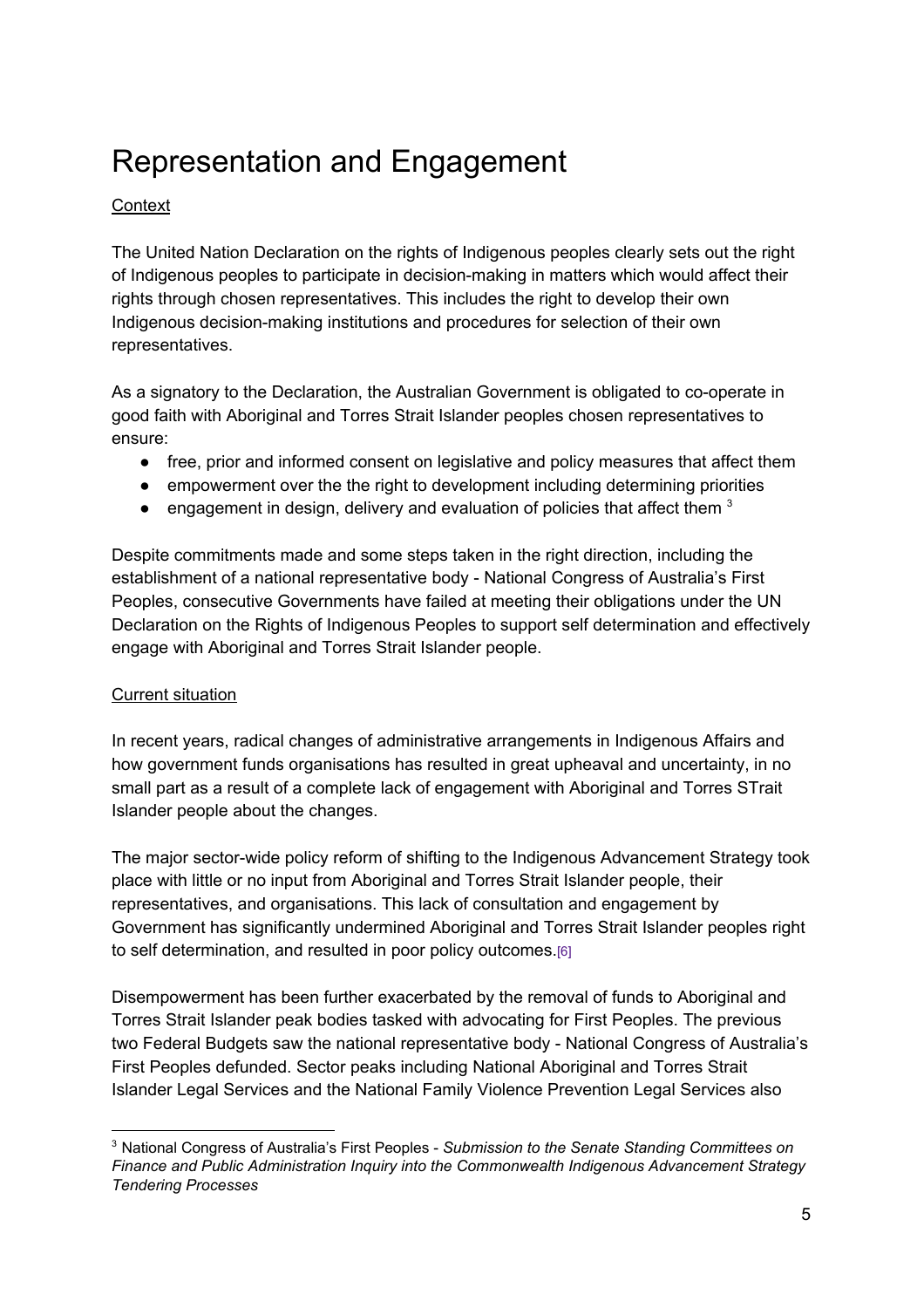had significant budget cuts. These organisations are in the best position to represent the diverse needs of Aboriginal and Torres Strait Islander people and play a pivotal linking role between governments and Aboriginal and Torres Strait Islander communities.There are also significant gaps in representative bodies at a national level in education, employment and housing which constitute major priority areas of focus.

"It is critical that Australia's First Peoples are properly represented at the national level to ensure meaningful engagement with Government, industry and the nongovernment sectors to advance the priorities of our people." 4

We call on the next Federal Government to commit to:

- **1. Restoration of funding to the National Congress of Australia's First Peoples**
- **2. A national Aboriginal and Torres Strait Islander representative body for Education**
- 3**. A national Aboriginal and Torres Strait Islander representative body for Employment**
- **4. A national Aboriginal and Torres Strait Islander representative body for Housing**

## **1. Restoration of funding to the National Congress of Australia's First Peoples**

The National Congress of Australia's First Peoples (Congress) was established in 2010 to be the representative voice of Aboriginal and Torres Strait Islander peoples and to advocate for positive change. The decision to defund Congress, just as it is beginning to emerge as a unifying element among Aboriginal and Torres Strait Islander groups, is a mistake.

Without support, Congress' ability to do its job of representing Aboriginal and Torres Strait Islander interests is severely compromised. Congress must be supported to provide a mechanism to engage with our people, develop policy, and advocate to Government. Congress should be supported to reach sustainability and independence as soon as possible.

## **2. A national Aboriginal and Torres Strait Islander representative body for Education**

Although there are many good quality Aboriginal and Torres Strait Islander organisations, and strong leaders, working at the State and local level in the education sector, there is currently no national body to promote and engage in education policy for Australia's First Peoples.

<sup>4</sup> 2016 *"The Redfern Statement"* Aboriginal and Torres Strait Islander Peak Bodies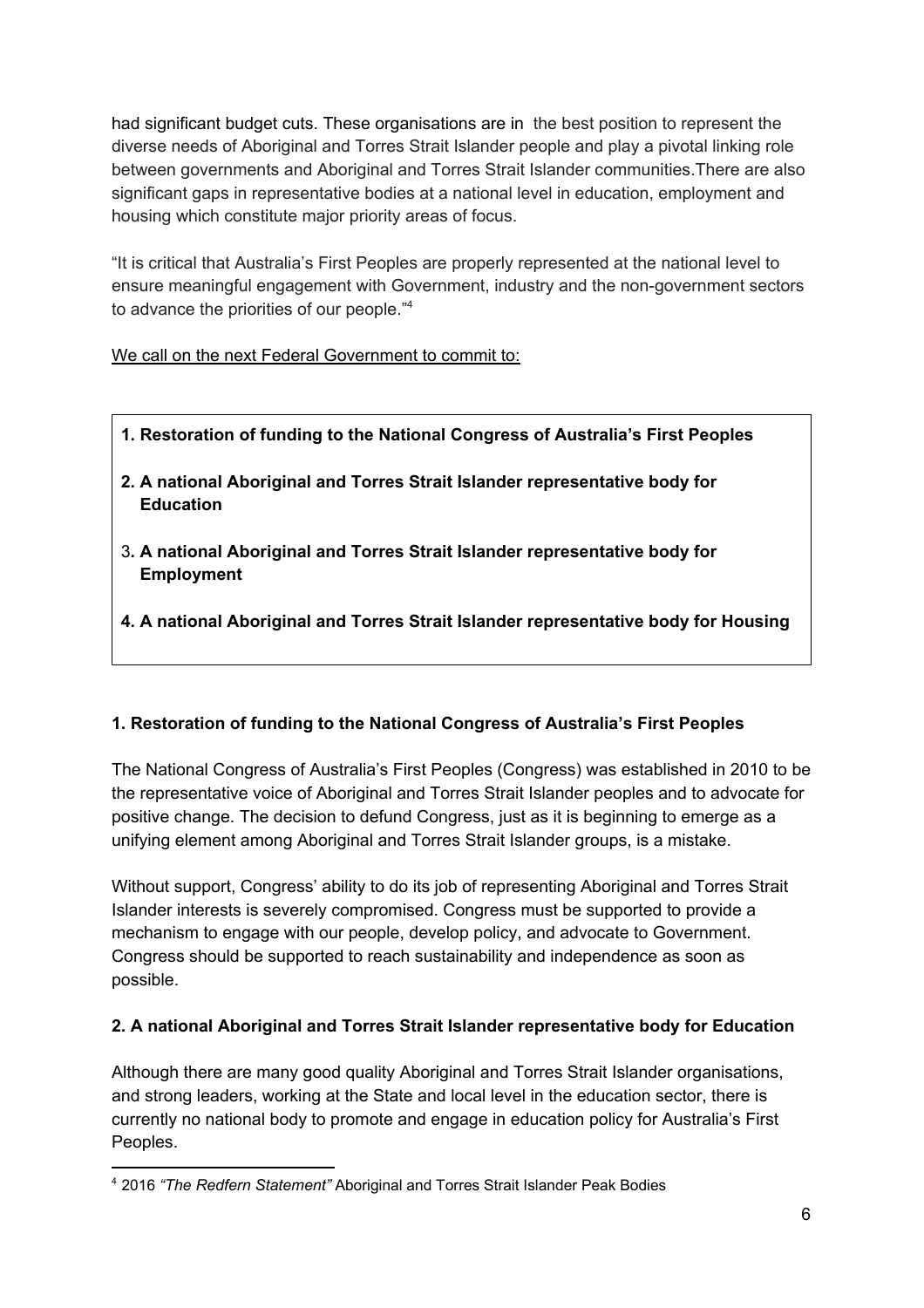The education sector is fragmented across early childhood, primary and secondary education, vocational education and training, and higher education, with each of state and territory having public, catholic and private school systems. In the absence of a single national education voice for Aboriginal and Torres Strait Islander people, Congress has been active in coordinating and promoting unity across these sectors. Congress has consulted widely with its members, educators and organisations, many of which have a long history of working in this area.

We call on the next Federal Government to establish a national body that can call for policies support Aboriginal and Torres Strait Islander students and communities across all of these educational systems.

## 3**. A national Aboriginal and Torres Strait Islander representative body for Employment**

The highly disadvantaged employment and income status of Aboriginal and Torres Strait Islander peoples is well documented. While we appreciate attempts at advancing opportunities for Aboriginal 9 Meaningful Engagement and Torres Strait Islander peoples, the many issues around employment require a unified and expert voice.

Beyond skills training, mentoring and targeted employment services to enhance the job readiness of Aboriginal and Torres Strait Islander peoples, concerted effort needs to be directed to creating jobs that are suitable and meaningful for our people. This is of particular concern in remote areas, where mainstream commercial and labour market opportunities are limited. In urban and rural areas, Aboriginal and Torres Strait Islander people are faced with issues of racism and discrimination in the workplace.

The next Federal Government should establish and fund a national representative body of Aboriginal and Torres Strait Islander leaders to drive employment and economic solutions for our people, in order to:

- Work with our communities to develop their own strategies for economic development, and promote community participation and management;
- Promote strategies to create Aboriginal and Torres Strait Islander-friendly workplaces; and
- Work with Government to design welfare policy that encourages, rather than coerces, Aboriginal and Torres Strait Islander peoples into employment.

## **4. A national Aboriginal and Torres Strait Islander representative body for Housing**

Federal and State Government policies concerning Aboriginal and Torres Strait Islander housing is currently disjointed, wasteful and failing. For example, Aboriginal and Torres Strait Islander people in urban and regional markets face many barriers in accessing and securing safe and affordable housing, including discrimination and poverty.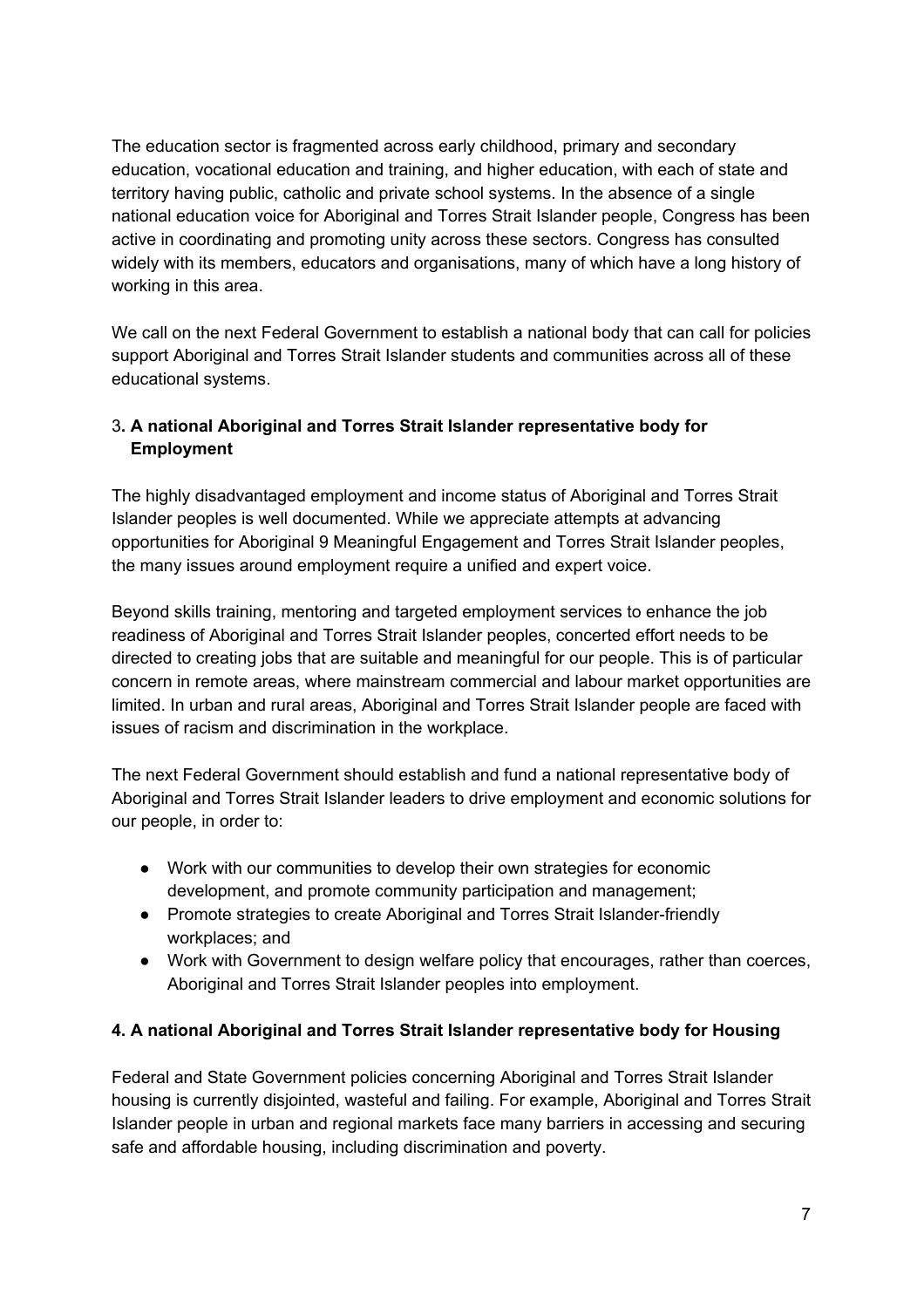The next Federal Parliament should support the development of a national representative body of Aboriginal and Torres Strait Islander leaders who can focus on housing security for Aboriginal and Torres Strait Islander peoples, and:

- Advocate for the ongoing support for remote communities to prevent community closures;
- Work with communities to develop a national Aboriginal and Torres Strait Islander housing strategy, with the aim of improving the housing outcomes for our people across all forms of housing tenure; and
- Provide culturally appropriate rental, mortgage and financial literacy advice.<sup>5</sup>

## <span id="page-8-0"></span>Health Equality

## **Context**

Closing the gap in health equality between Aboriginal and Torres Strait Islander people and other Australians is an agreed national priority. All major political parties have signed the Close the Gap Statement of Intent as a commitment to work together to achieve equality in health status and life expectancy between Aboriginal and Torres Strait Islander peoples and non-Indigenous Australians by year 2030.

This includes a commitment to

- close the fundamental divide between the health outcomes and life expectancy of the Aboriginal and Torres Strait Islander peoples of Australia and non-Indigenous Australians.
- ensure that Aboriginal and Torres Strait Islander peoples have equal life chances to all other Australians.
- ensure Aboriginal and Torres Strait Islander peoples have access to health services that are equal in standard to those enjoyed by other Australians and enjoy living conditions that support their social, emotional and cultural well-being.
- ensure that Aboriginal and Torres Strait Islander peoples are actively involved in the design, delivery and control of these services.

Closing the life expectancy gap between Aboriginal and Torres Strait Islander People and other Australians is a national priority with over 220,000 Australians having signed the Close the Gap pledge, committing to seeing the gap closed in this generation – by 2030.

In the past 10 years there has been a significant 16% decline in the mortality rate for Aboriginal and Torres Strait Islander peoples and a 15% narrowing of the gap with non-Indigenous people between 1998 and 2013, 40% decline in the circulatory disease mortality rates for Aboriginal and Torres Strait Islander peoples between 1998 and 2012, a

<sup>5</sup> 2016 *"The Redfern Statement"* Aboriginal Peak Bodies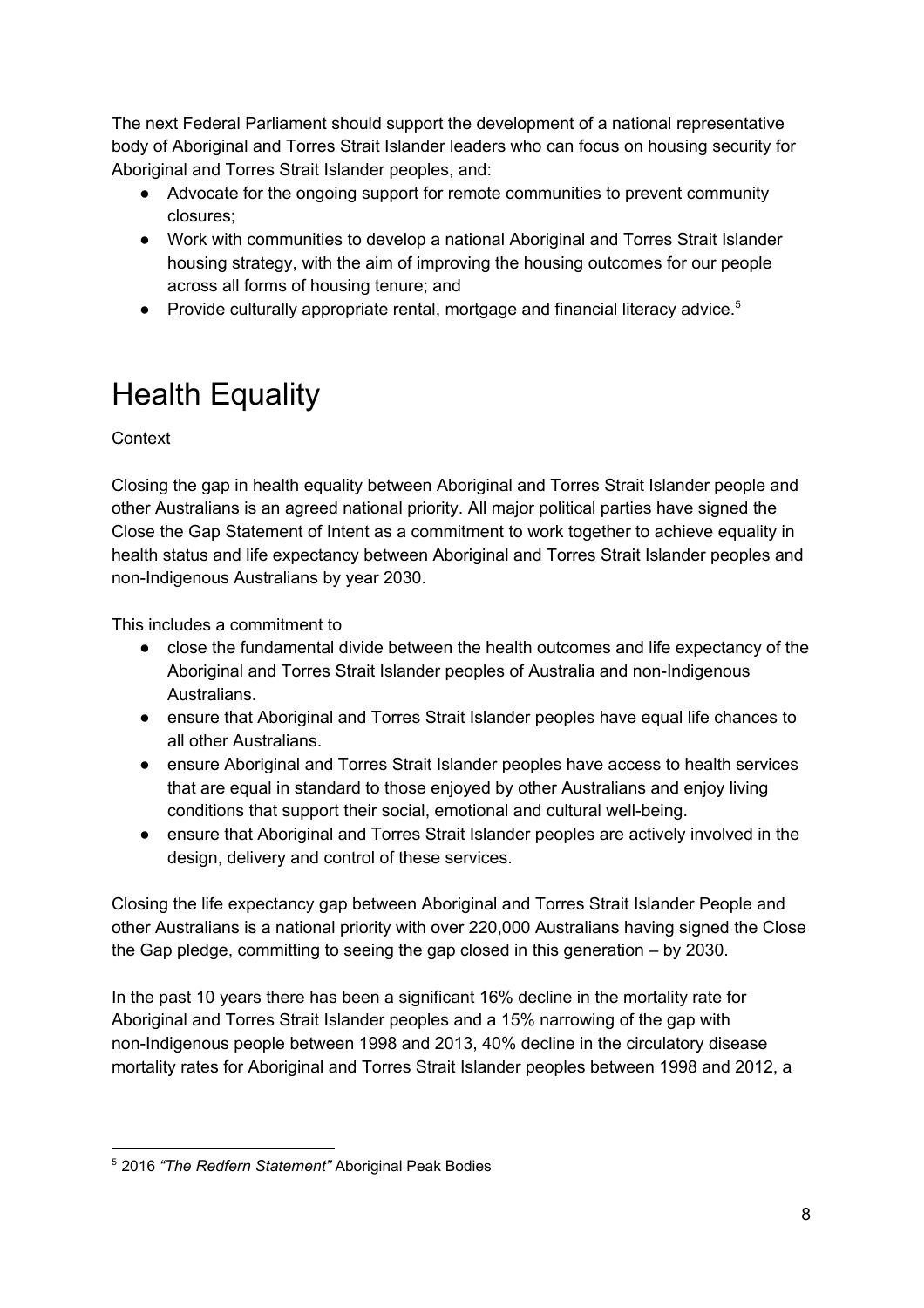decline of 31% in child mortality rates for Aboriginal and Torres Strait Islander children and a significant 35% narrowing of the gap with non-Indigenous children between 1998 and 2013. $^6$ 

These early statistics indicate slow some early improvements, but still a relative small gain in the goal of closing the gap.

#### Current situation

As reported in the 2015 *Progress and Priorities Report*, there is still tremendous effort and resources needed if Aboriginal and Torres Strait Islander life expectancy equality is to be achieved by 2030.

Life expectancy for Aboriginal and Torres Strait Islander people is still 10 years less than non indigenous people with Aboriginal and Torres Strait Islander people being 3 times more likely to die from heart disease<sup>7</sup>, 1.5 times more likely to die from cancer<sup>8</sup> and 5.4 times to die from diabetes related causes. $9$  Of deaths due to external causes suicide was the leading cause of death accounting for 32% of such deaths.

The National Aboriginal and Torres Strait Islander Health Plan and its implementation plan developed in partnership with the National Aboriginal and Torres Strait Islander Health Leadership Forum lays out a robust plan for addressing this health crisis.

Specifically the plan makes note of the essential role of the Community Controlled Health Sector and the ongoing need to ensure the strength of this sector as a key player in closing the life expectancy gap and the need for a health system free of racism.<sup>10</sup>

The Close the Gap Campaign have identified the need for a specific focus on the needs of First Peoples living with a disability or cognitive impairment. As reported in the 2015 Aboriginal and Torres Strait Islander Social Justice Report, an Aboriginal and Torres Strait Islander person living with a disability or cognitive impairment experiences heightened socio economic disadvantage, decreased access to education, employment and access to health.

<sup>6</sup> DPMC *Health Performance Framework 2014* accessed https://www.dpmc.gov.au/sites/default/files/publications/indigenous/Health-Performance-Framework-201 4/aboriginal-and-torres-strait-islander-health-performance-framework-2014-report/key-findings.html

<sup>7</sup> Australian Institute of Health and Welfare *Cardiovascular disease and its associated risk factors in Aboriginal and Torres Strait Islander peoples 2004–05* accessed <http://www.aihw.gov.au/WorkArea/DownloadAsset.aspx?id=6442455071>

<sup>8</sup> Australian Institute of Health and Welfare *Cancer in Aboriginal and Torres Strait Islander peoples of Australia: an overview 2013* accessed <http://www.aihw.gov.au/WorkArea/DownloadAsset.aspx?id=60129544698>

<sup>9</sup> Australian Institute of Health and Welfare *Diabetes Deaths webpage* http://www.aihw.gov.au/diabetes-indicators/deaths/

<sup>&</sup>lt;sup>10</sup> National Aboriginal and Torres Strait Islander Health Plan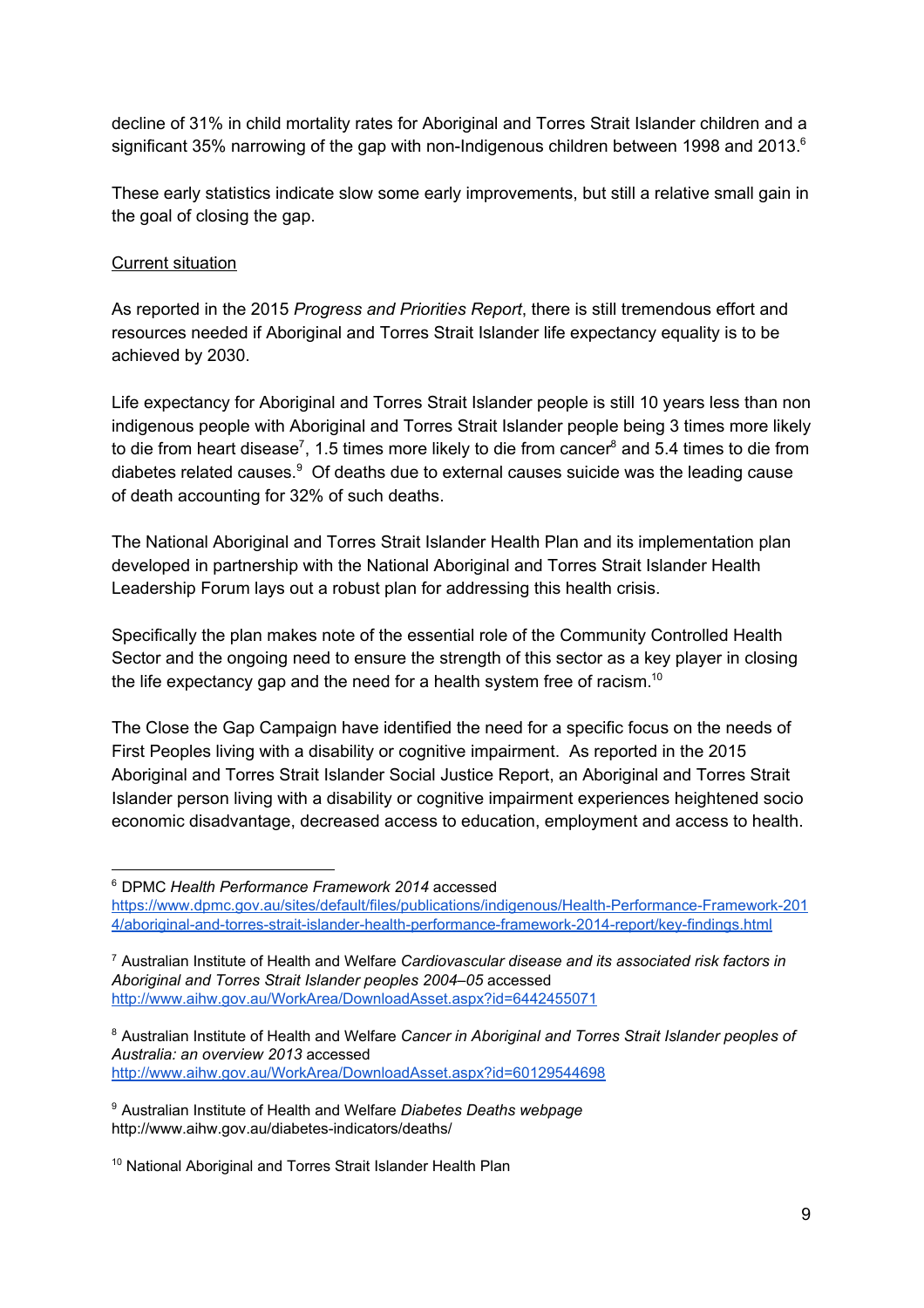Acknowledging that Aboriginal and Torres Strait Islander Australians experience higher rates of disability than do other Australians, the National Disability Strategy identifies the need for the Closing the Gap agreements to address the needs of Aboriginal and Torres Strait Islander people with disability as an area for future action.<sup>11</sup> It is essential in the delivery of this strategy that First Peoples are adequately supported through the National Disability Insurance Scheme.

In this election year ANTaR calls on all parties to commit to ensuring long-term, sustainable funding that allows for appropriate planning, implementation, monitoring and evaluation.

#### We call on the next Federal Government to commit to:

#### **1. Restoration of funding**

- **2. Fund the Implementation Plan for the National Aboriginal and Torres Strait Islander Health Plan (2013–2023)**
- **3. Make Aboriginal Community Controlled Services (ACCHS) the preferred providers**
- **4. Create guidelines for Primary Health Networks**
- **5. Resume indexation of the Medicare rebate, to relieve profound pressure on ACCHS**
- **6. Reform of the Indigenous Advancement Strategy**
- **7. Fund an Implementation Plan for the National Aboriginal and Torres Strait Islander Suicide Prevention Strategy**
- **8. Develop a longterm National Aboriginal and Torres Strait Islander Social Determinants of Health Strategy**

#### **1. Restoration of funding**

The 2014 Federal Budget was a disaster for Aboriginal and Torres Strait Islander people. This is not an area where austerity measures will help alleviate the disparity in health outcomes for Australia's First Peoples.

The current funding for Aboriginal health services is inequitable. Funding must be related to population or health need, indexed for growth in service demand or inflation, and needs to

<sup>11</sup> COAG *National Disability Strategy* accessed

https://www.coag.gov.au/sites/default/files/national\_disability\_strategy\_2010-2020.pdf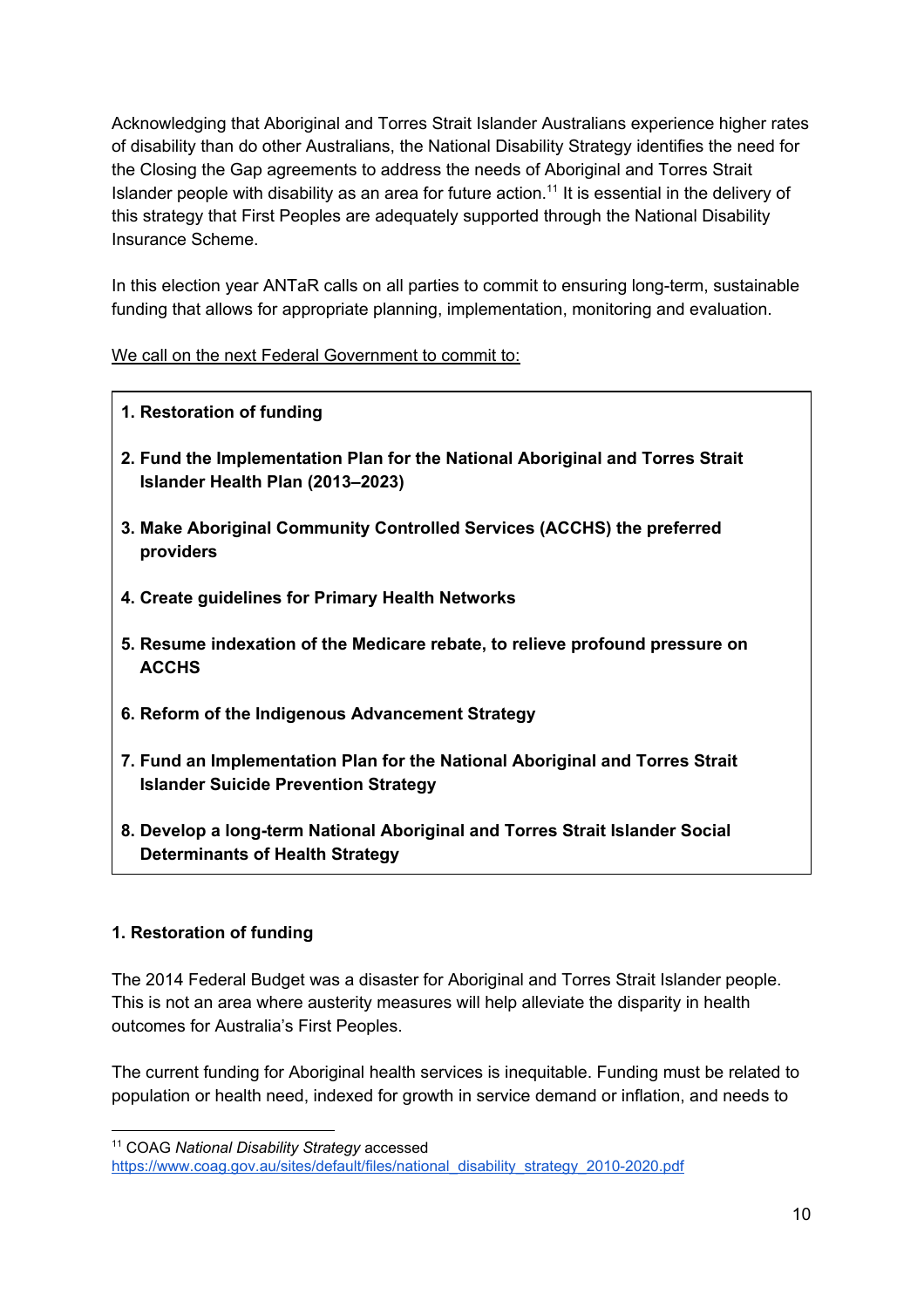be put on a rational, equitable basis to support the Implementation Plan for the National Aboriginal and Torres Strait Islander Health Plan (2013–2023).

## **2. Fund the Implementation Plan for the National Aboriginal and Torres Strait Islander Health Plan (2013–2023)**

Future Budgets must adequately resource the Implementation Plan's application and operation. As a multi-partisan supported program, the Implementation Plan is essential for driving progress towards the provision of the best possible outcomes from investment in health and related services.

### **3. Make Aboriginal Community Controlled Services (ACCHS) the preferred providers**

ACCHS should be considered the 'preferred providers' for health services for Aboriginal and Torres Strait Islander people. Where there is no existing ACCHS in place, capacity should be built within existing ACCHS to extend their services to the identified areas of need. This could include training and capacity development of existing services to consider the Institute of Urban Indigenous Health strategy to selffund new services. Where it is appropriate for mainstream providers to deliver a service, they should be looking to partner with ACCHS to better reach the communities in need.

### **4. Create guidelines for Primary Health Networks**

The next Federal Government should ensure that the Primary Health Networks (PHNs) engage with ACCHS and Indigenous health experts to ensure the best primary health care is delivered in a culturally safe manner. There should be mandated formal agreements between PHNs and ACCHS to ensure Aboriginal and Torres Strait Islander leadership.

#### **5. Resume indexation of the Medicare rebate, to relieve profound pressure on ACCHS**

The pausing of the Medicare rebate has adversely and disproportionately affected Aboriginal and Torres Strait Islander people and their ability to afford and access the required medical care. The incoming Federal Government should immediately resume indexation of Medicare to relieve the profound pressure on ACCHS.

#### **6. Reform of the Indigenous Advancement Strategy**

The issues with the Indigenous Advancement Strategy (IAS) are well known. The recent Senate Finance and Public Administration Committee Report into the tendering processes highlighted significant problems with the IAS programme from application and tendering to grant selection and rollout. The next Federal Government must fix the IAS as an immediate priority and restore the funding that has been stripped from key services through the flawed tendering process.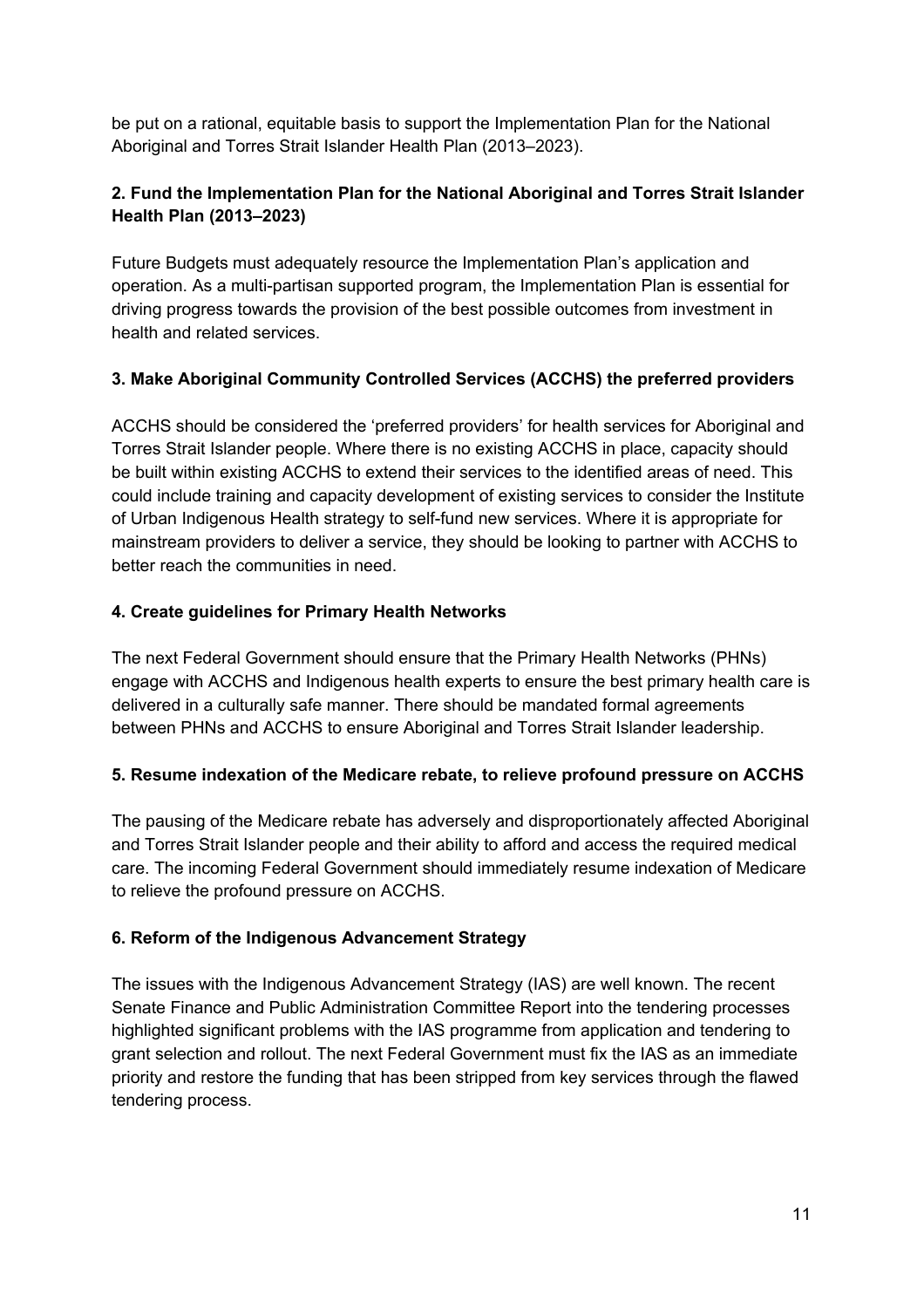## **7. Fund an Implementation Plan for the National Aboriginal and Torres Strait Islander Suicide Prevention Strategy**

The National Aboriginal and Torres Strait Islander Suicide Prevention Strategy encompasses Aboriginal and Torres Strait Islander peoples' holistic view of mental health, as well as physical, cultural and spiritual health, and has an early intervention focus that works to build strong communities through more community-focused and integrated approaches to suicide prevention. The Strategy requires a considered Implementation Plan with Government support to genuinely engage with Aboriginal and Torres Strait Islander communities, their organisations and representative bodies to develop local, culturally appropriate strategies to identify and respond to those most at risk within our communities.

## **8. Develop a longterm National Aboriginal and Torres Strait Islander Social Determinants of Health Strategy**

The siloed approach to strategy and planning for the issues that Aboriginal and Torres Strait Islander people face is a barrier to improvement. Whilst absolutely critical to closing the gap, the social determinants of health and wellbeing – from housing, education, employment and community support – are not adequately or comprehensively addressed.

The next Federal Government must prioritise the development of a National Aboriginal and Torres Strait Islander Social Determinants of Health Strategy that takes a broader, holistic look at the elements to health and wellbeing for Australia's First Peoples. The Strategy must be developed in partnership with Aboriginal and Torres Strait Islander people through their peak organisations. 12

# <span id="page-12-0"></span>Addressing disability for Aboriginal and Torres Strait Islander people

## **Context**

Aboriginal and Torres Strait Islander people with disability are amongst the most marginalised in Australian society. It is estimated that approximately 45 per cent of Aboriginal and Torres Strait Islander people identify as having some form of disability, with 9.1 per cent having severe and profound disability.

#### Current situation

Despite the high prevalence of disability, policy attention which is sensitive to the unique circumstances of Aboriginal and Torres Strait Islander people with disability has been negligible. Further, there is currently little investment in research and data to address the

<sup>12</sup> 2016 *"The Redfern Statement"* Aboriginal Peak Bodies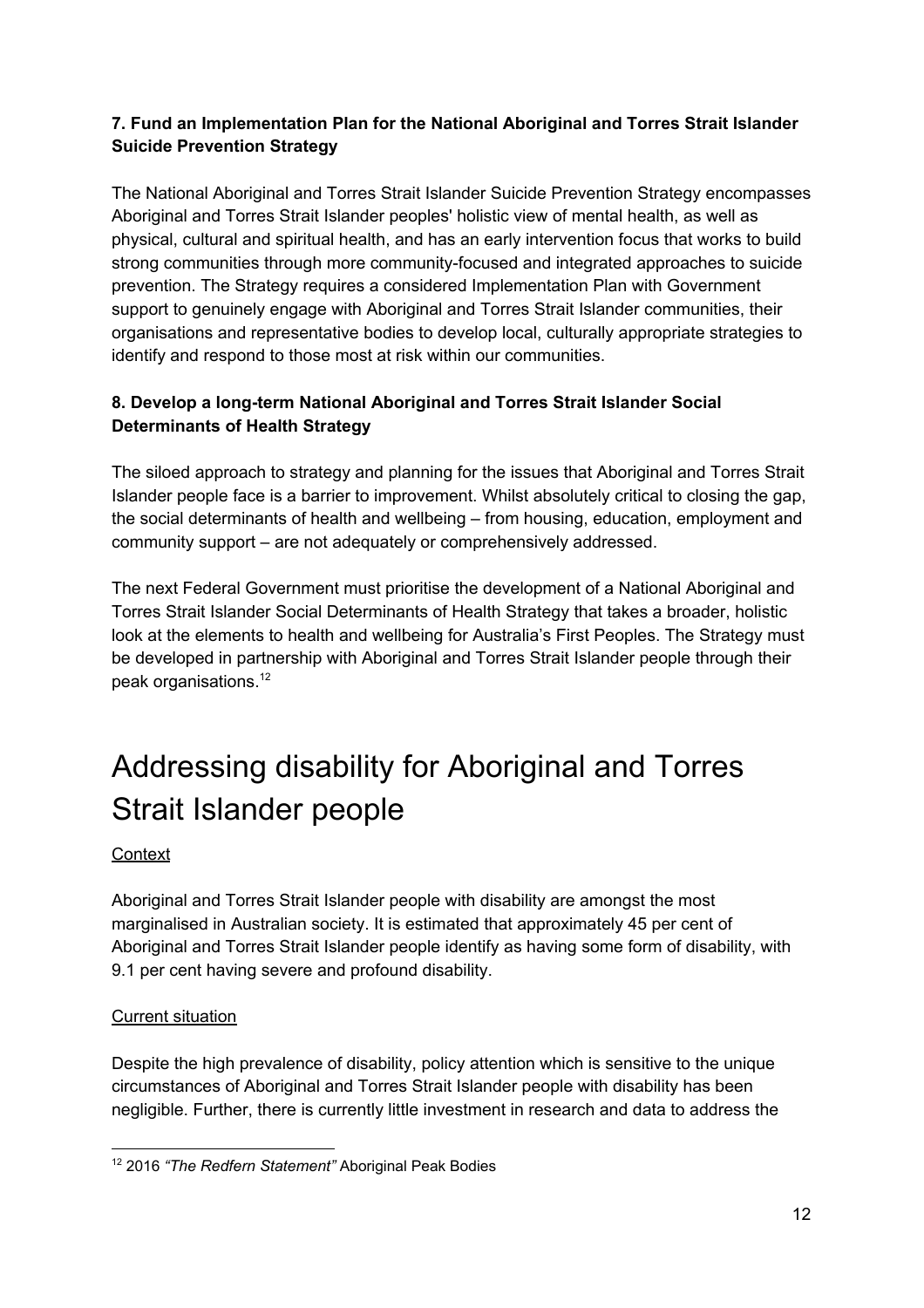gaps in understanding, which presents a significant risk to the implementation of the National Disability Insurance Scheme (NDIS) in Aboriginal and Torres Strait Islander communities.

We call on the next Federal Government to commit to:

- **1. Work to address intersectional discrimination**
- **2. Equitable access to the NDIS by Aboriginal and Torres Strait Islander people**
- **3. Establish disability access targets as part of the Closing the Gap framework and the NDIS Quality Assurance and Outcomes framework**
- **4. Invest in research and development to build an evidencebase of data**
- **5. Address the imprisonment rates of Aboriginal and Torres Strait Islander people with a cognitive or psychosocial disability**
- **6. Fund training and community leadership initiatives**

#### **1. Work to address intersectional discrimination**

There is a need to address the unique circumstances which lead to systemic disadvantage for people who are both Aboriginal or Torres Strait Islander and have disability in all Government policies under the Indigenous Advancement Strategy and National Disability Strategy.

#### **2. Equitable access to the NDIS by Aboriginal and Torres Strait Islander people**

It is vital that the roll-out of the NDIS includes investment in adequate resources to allow for community-led solutions that understand and respond to the complex social circumstances affecting Aboriginal and Torres Strait Islander people with disability.

#### **3. Establish disability access targets as part of the Closing the Gap framework and the NDIS Quality Assurance and Outcomes framework**

The establishment of targets would enable monitoring of the NDIS, to ensure equitable access for Aboriginal and Torres Strait Islander people.

#### **4. Invest in research and development to build an evidencebase of data**

Investment in a strong evidence-base would support innovations in the Aboriginal and Torres Strait Islander disability sector and enable effective evaluation of its social impact.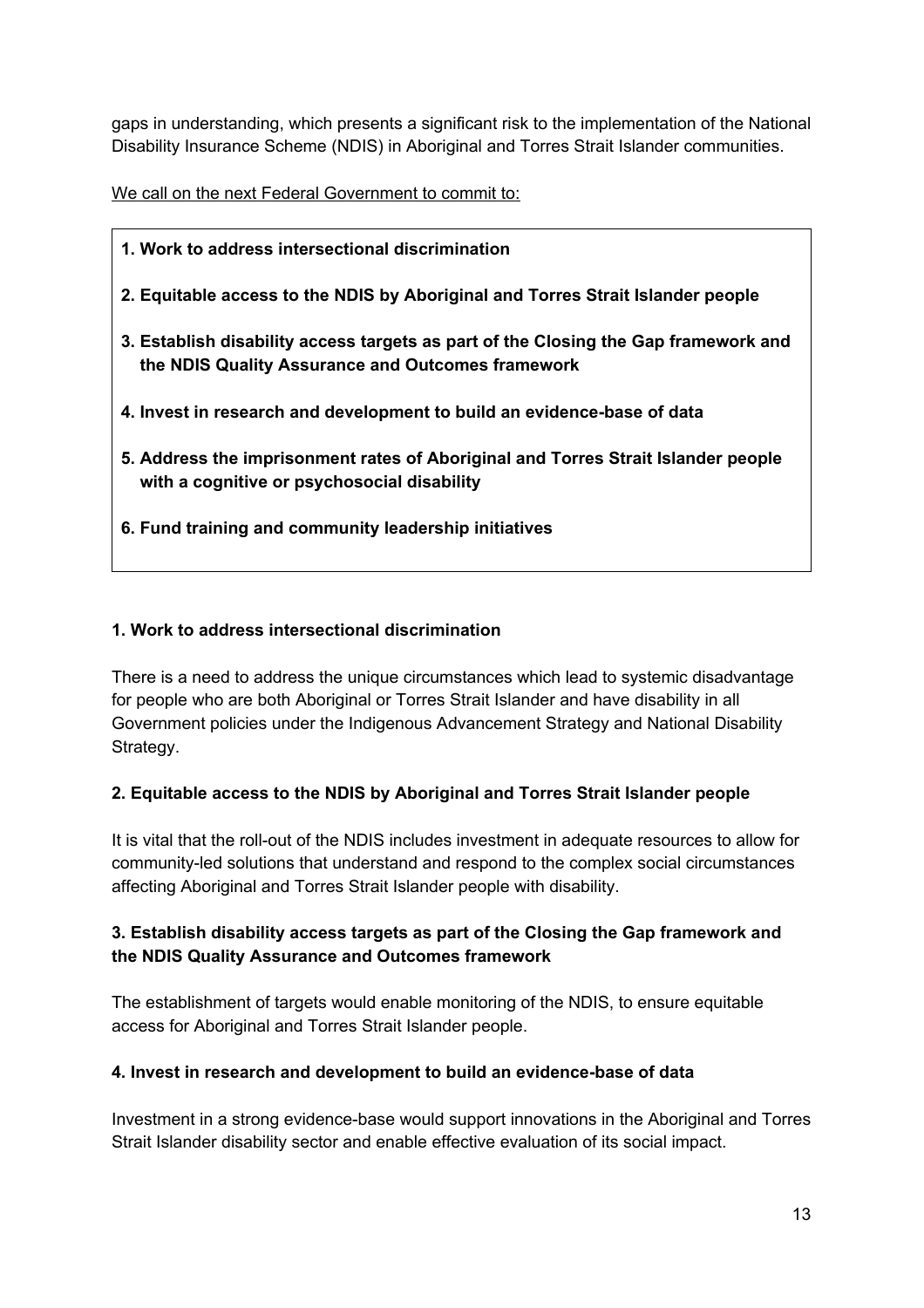## **5. Address the imprisonment rates of Aboriginal and Torres Strait Islander people with a cognitive or psychosocial disability**

A high number of Aboriginal and Torres Strait Islander people in the prison system have a form of disability. Government should resource a therapeutic model of justice for people with cognitive and psychosocial disability.

## **6. Fund training and community leadership initiatives**

This training would empower regional and remote communities to conduct a self-directed need, capacity and infrastructure analysis of disability supports and solutions.<sup>13</sup>

# <span id="page-14-0"></span>Changing the record on Aboriginal and Torres Strait Islander incarceration and violence

#### **Context**

25 years ago The Royal Commission into Aboriginal Deaths in Custody reported on their investigation into 99 deaths that occurred in custody between 1 January 1980 and 31 May 1989. The Commission found that the reason such an unacceptable number of First Peoples were dying in custody was the overwhelmingly disproportionate rate at which Aboriginal people come into custody, compared with the rate of the general community.<sup>14</sup>

In 2011 the House of Representatives Standing Committee on Aboriginal and Torres Strait Islander Affairs noted that despite the length of time since the Royal Commission that incarceration rates of Aboriginal and Torres Strait Islander Australians particularly youth had worsened. 15

A generation on and incarceration rates have reached epidemic proportions with high rates of incarceration and over-representation of Aboriginal and Torres Strait Islander people in the justice system being brought to the fore by Change the Record<sup>16</sup> and others. The nation has failed to heed the recommendations of the Royal Commision into Aboriginal Deaths in custody 25 years earlier and as a result we have lost another generation of Aboriginal and Torres Strait Islander people to the justice system.

<sup>13</sup> 2016 *"The Redfern Statement"* Aboriginal Peak Bodies

*<sup>14</sup>Royal Commission into Aboriginal Deaths in Custody* accessed

http://www.austlii.edu.au/au/other/IndigLRes/rciadic/national/vol1/

<sup>15</sup> House Standing Committee on Aboriginal Affairs *Doing Time Time For Doing: Indigenous youth in the criminal justice system accessed*

http://www.aph.gov.au/parliamentary\_business/committees/house\_of\_representatives\_committees?url= atsia/sentencing/report.htm

<sup>16</sup> Change the Record Coalition *A Blueprint for Change*

https://antar.org.au/sites/default/files/change\_the\_record\_blueprint\_web-2.pdf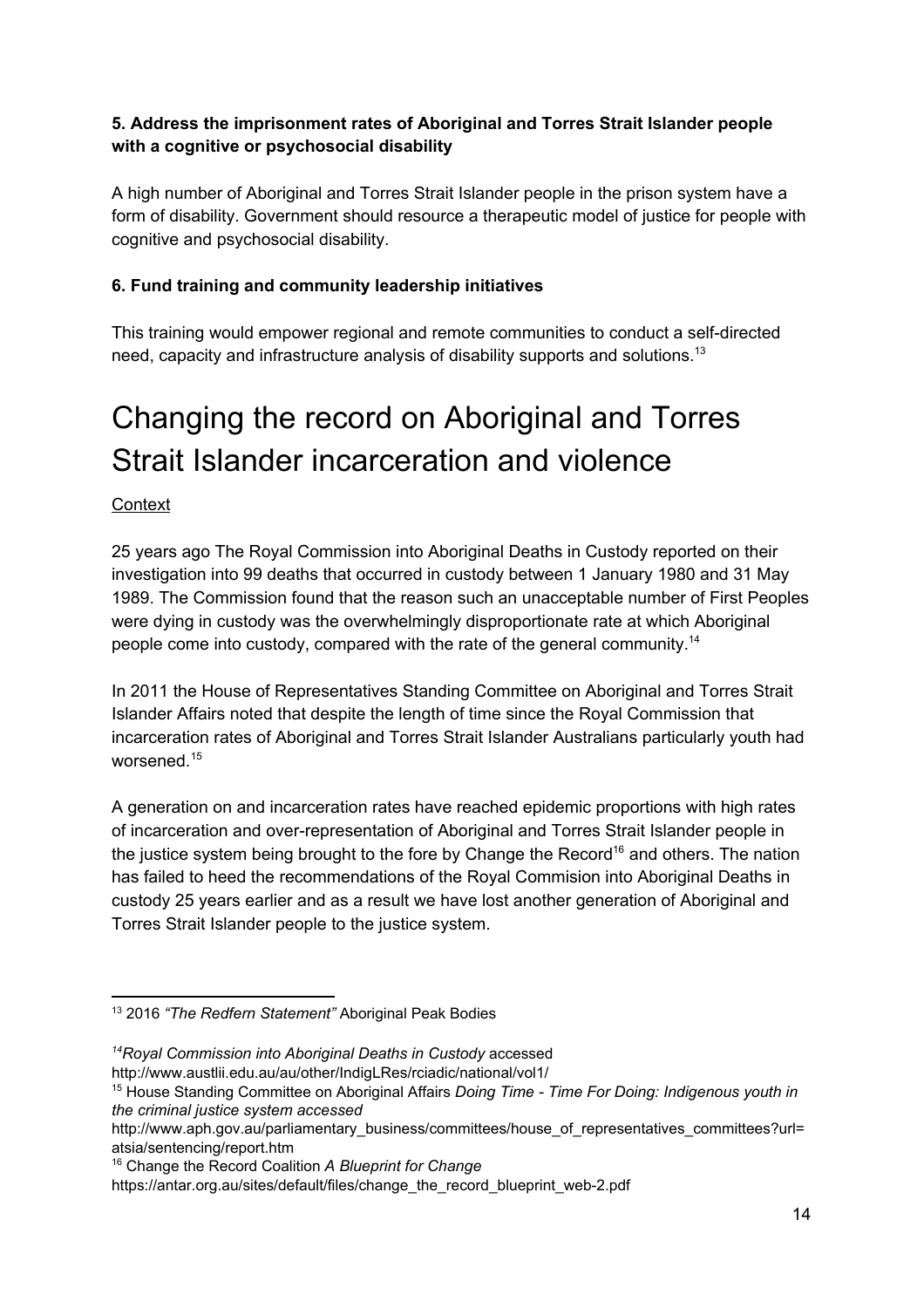Involvement in the child protection system and family violence are two of the clearest indicators of people who are more likely to end up in the criminal justice system. Family violence causes extreme and long-lasting harm to Aboriginal and Torres Strait Islander people at vastly disproportionate rates to the rest of the community. It harms Aboriginal and Torres Strait Islander children, for whom family violence is the leading cause of being taken into out of home care and harms Aboriginal and Torres Strait Islander communities, through intergenerational cycles of trauma and victimisation.<sup>17</sup>,  $18$ 

#### Current situation

Aboriginal and Torres Strait Islander people comprise 3% of the Australian population and yet they make up 27% of the total prison population, that is an imprisonment rate 13 times higher than the non-indigenous rate and Aboriginal and Torres Strait Islander women, who are 34 times more likely to be hospitalised for family violence than non- Aboriginal women.<sup>19</sup>

In the past 10 years we have seen an 88% increase in the number of Aboriginal and Torres Strait Islander people in prison. Between 2001 and 2010, the imprisonment rate for Aboriginal and Torres Strait Islander women increased by 59% and Aboriginal and Torres Strait Islander men by 35%. Aboriginal and Torres Strait Islander women now represent the fastest growing prison population in Australia.<sup>20</sup>

The underlying driving factors of crime are varied and complex. Evidence has demonstrated that individuals who come into contact with the criminal justice system are highly likely to experience multiple characteristics of severe social and economic disadvantage.<sup>21</sup>

Violence against Aboriginal and Torres Strait Islander women and children devastates communities and destroys families. In comparison with other women, Aboriginal and Torres Strait Islander women are 34 times more likely to be hospitalised from family violence and 10 times more likely to be killed as a result of violent assault. $22$ 

Evidence suggests that Justice Reinvestment is a positive policy solution to the problem of over-representation of Aboriginal and Torres Strait Islander people in the criminal justice

- <sup>19</sup> Change the Record Coalition *A Blueprint for Change*
- https://antar.org.au/sites/default/files/change\_the\_record\_blueprint\_web-2.pdf <sup>20</sup> Change the Record Coalition *A Blueprint for Change*

<sup>17</sup> Change the Record Coalition *A Blueprint for Change* https://antar.org.au/sites/default/files/change\_the\_record\_blueprint\_web-2.pdf

<sup>18</sup> National Family Violence Prevention Legal Services *Pre Budget Submission*

https://antar.org.au/sites/default/files/change\_the\_record\_blueprint\_web-2.pdf

<sup>21</sup> Senate Standing Committee on Legal and Constitutional Affairs *Value of a justice reinvestment approach to criminal justice in Australia Inquiry Report* accessed [http://www.aph.gov.au/Parliamentary\\_Business/Committees/Senate/Legal\\_and\\_Constitutional\\_Affairs/C](http://www.aph.gov.au/Parliamentary_Business/Committees/Senate/Legal_and_Constitutional_Affairs/Completed_inquiries/2010-13/justicereinvestment/report/c02) ompleted\_inquiries/2010-13/justicereinvestment/report/c02

<sup>22</sup> 2016 *"The Redfern Statement"* Aboriginal and Torres Strait Islander Peak Bodies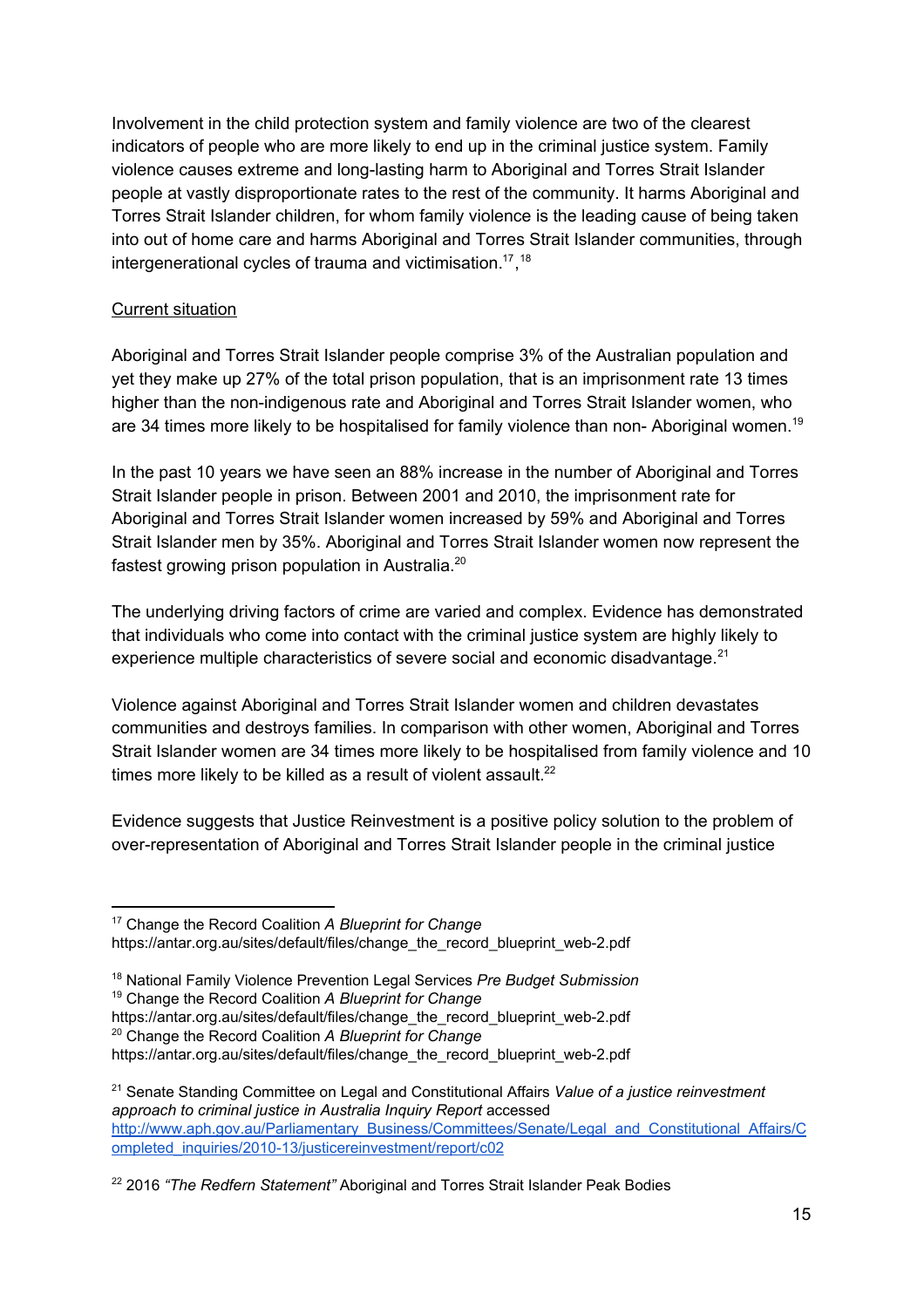system, based on the sound principles of being driven by data and informed by local community solutions.

Changing the record on Aboriginal and Torres Strait Islander peoples' imprisonment rates, and experience of violence, requires federal leadership, and a national approach to drive co-ordinated action across the country.

We call on the next Federal Government to commit to:

- **1. Adopt justice targets as part of the Close the Gap framework**
- **2. Adequately fund Aboriginal and Torres Strait Islander Community Controlled front-line legal services**
- **3. Adopt the recommendations of the Change the Record Coalition's Blueprint for Change**
- **4. Commit to implementing wraparound service delivery models that seek to address and prevent the issues that underlie the legal problems facing women, children and families**
- **5. Reform the Indigenous Advancement Strategy (IAS) program**
- **6. Prioritise the implementation of the recommendations from the Royal Commission into Aboriginal Deaths in Custody Report**
- **7. Urgently reform laws that have a disproportionate impact on Aboriginal and Torres Strait Islander communities**
- **8. Develop in partnership with Aboriginal and Torres Strait Islander communities, their organisations and representative bodies a truly cooperative intergovernmental framework**
- **9. Engage Aboriginal and Torres Strait Islander communities, their organisations and representative bodies to achieve Indigenous participation in, and equal access to, alternatives to imprisonment**
- **10. Ratify the Optional Protocol to the Convention against Torture (OPCAT)**
- **11. Implement the United Nations Declaration on the Rights of Indigenous Peoples**
- **12. A national/intergovernmental agency to identify a national justice data set for collection by all State and Territory Governments**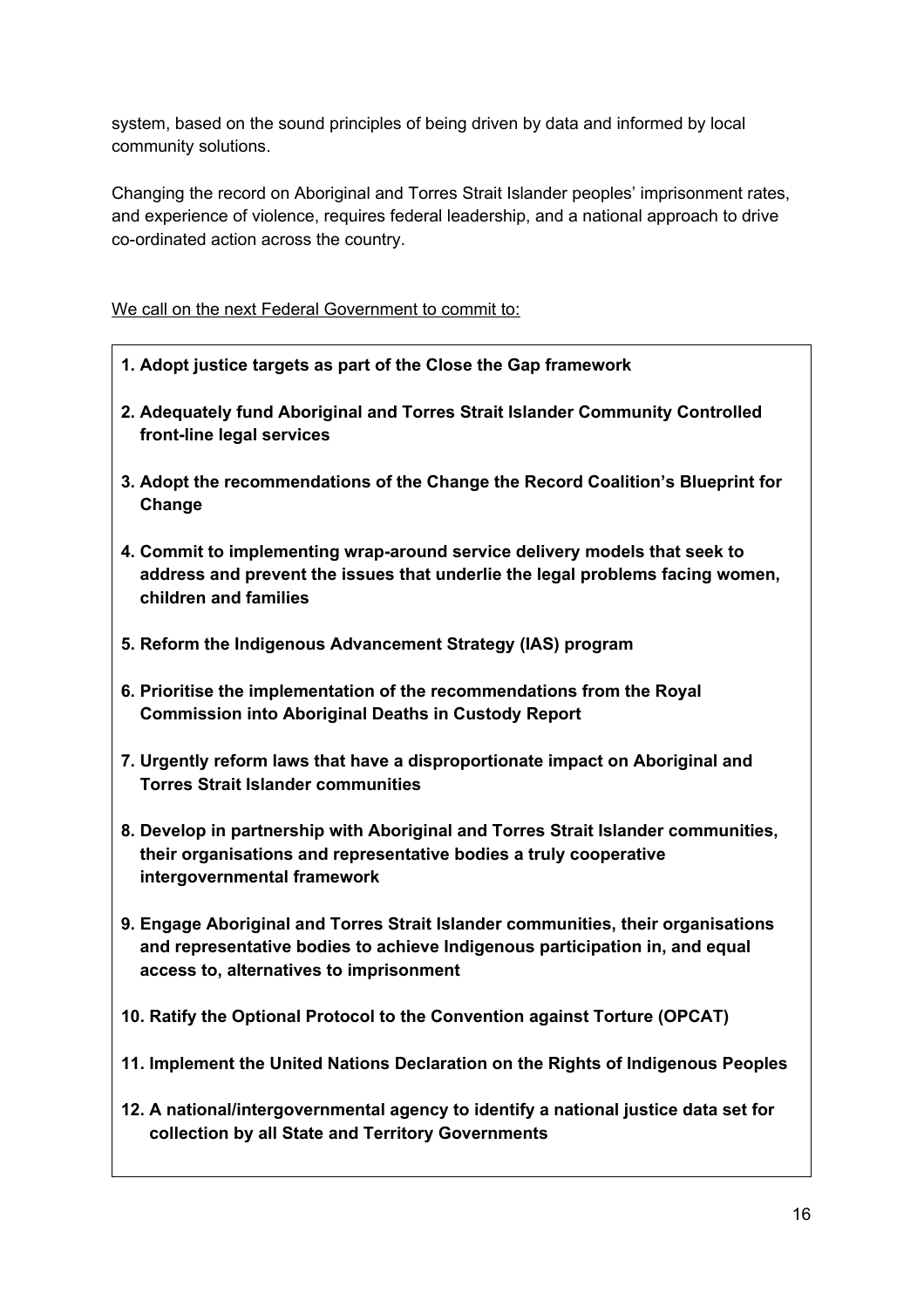## **13. Adequately fund the National Aboriginal and Torres Strait Islander Legal Services program as the national peak representative body for the ATSILS. 23**

## **1. Adopt justice targets as part of the Close the Gap framework**

Currently the Safer Communities Building Block of the COAG Closing the Gap Strategy is the only area that is not accompanied by any specific targets. This is a clear gap in the failure to acknowledge the root causes of imprisonment and violence rates, including social determinants such as poverty and socio-economic disadvantage.

## **2. Adequately fund Aboriginal and Torres Strait Islander Community Controlled front-line legal services**

This should include immediately reversing planned funding cuts to ATSILS funding, due to come into effect in 2017, and investing in FVPLS to create funding certainty, and: • Immediately injecting \$18.58 million into the Indigenous Legal Assistance Program per annum, and providing appropriate funding for FVPLS to urgently address unmet civil and family law needs of Aboriginal and Torres Strait Islander peoples;

• Supporting policy functions within peak Aboriginal and Torres Strait Islander organisations to allow Community Controlled Organisations with front-line service delivery expertise to inform policy development; and

• Committing to the development of an evidenced-based long term funding model for the ATSILS, FVPLS and the broader legal assistance sector to ensure funding is targeted at meeting the unmet legal needs of Aboriginal and Torres Strait Islander peoples.

## **3. Adopt the recommendations of the Change the Record Coalition's Blueprint for Change**

This includes a commitment to supporting the development of community controlled justice reinvestment initiatives that can allow Aboriginal and Torres Strait Islander led solutions to dramatically turn around justice outcomes.

## **4. Commit to implementing wraparound service delivery models that seek to address and prevent the issues that underlie the legal problems facing women, children and families**

This should include a focus on the provision of social workers, housing support workers, financial counsellors, youth justice workers, and Aboriginal and Torres Strait Islander support workers, and:

• Prisoner Through Care programs in each state and territory to address the urgent need for culturally appropriate services to assist Aboriginal and Torres Strait Islander people reentering the community after a period in custody; and

<sup>23</sup> 2016 *"The Redfern Statement"* Aboriginal Peak Bodies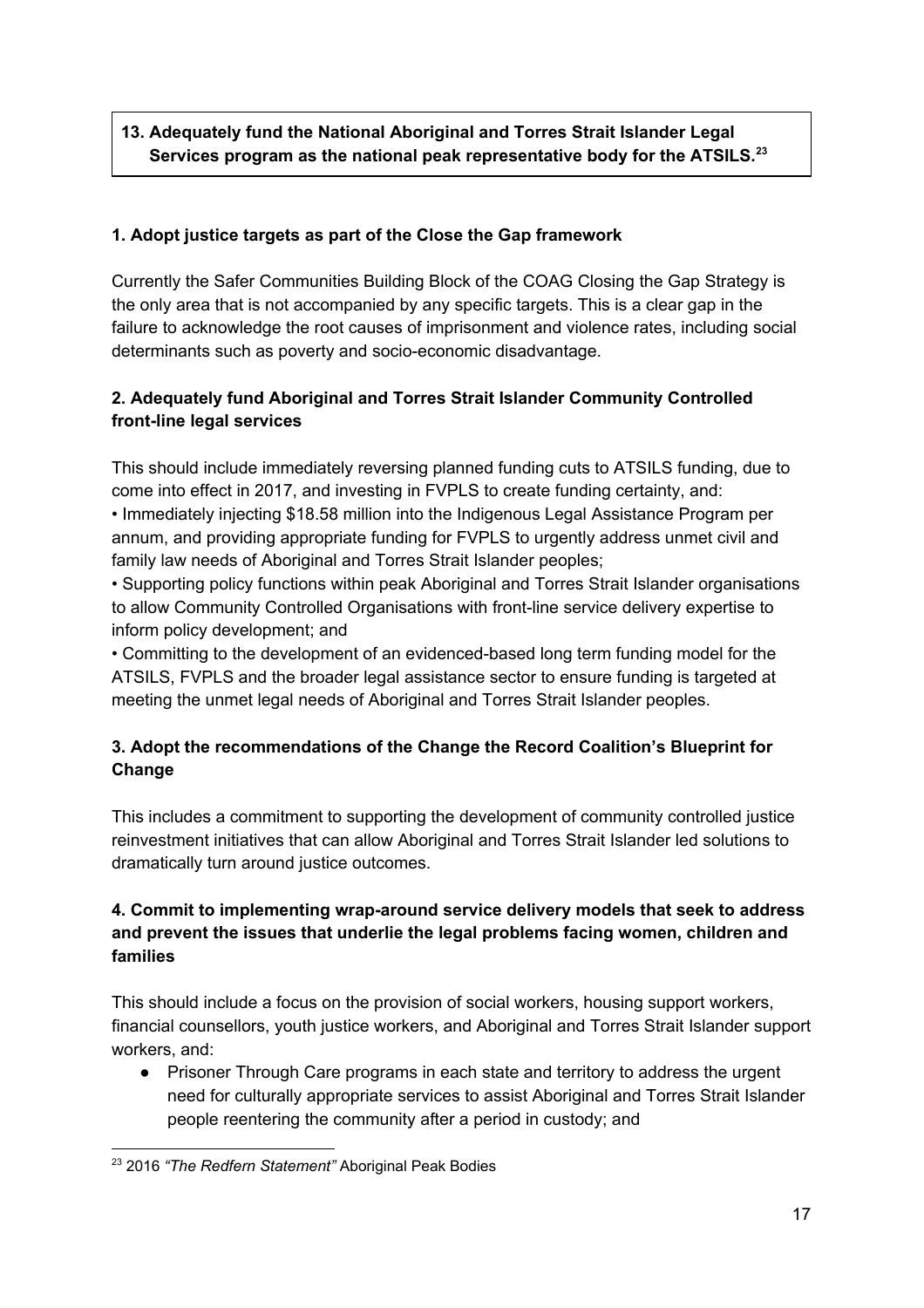● Immediate strategies to address the imprisonment of Aboriginal and Torres Strait Islander youths, women and those with cognitive and psychiatric disabilities.

### **5. Reform the Indigenous Advancement Strategy (IAS) program**

The IAS must place greater emphasis on listening and responding to the needs and concerns of Aboriginal and Torres Strait Islander communities, including the development of a separate (noncompetitive) round for funding Aboriginal and Torres Strait Islander Community Controlled Organisations

### **6. Prioritise the implementation of the recommendations from the Royal Commission into Aboriginal Deaths in Custody Report**

In 1991 the time of the Royal Commission into Aboriginal Deaths in Custody, Aboriginal and Torres Strait Islander people were 7 times more likely to be in prison, that figure in 2016 is now 13 times more likely.

### **7. Urgently reform laws that have a disproportionate impact on Aboriginal and Torres Strait Islander communities**

Harsher sentences and laws that strip judges of their ability to make the 'sentence fit the crime' such as mandatory sentencing and strict bail/parole laws need to be changed. Evidence-based sentencing and justice policy will contribute to reducing over-representation.

### **8. Develop in partnership with Aboriginal and Torres Strait Islander communities, their organisations and representative bodies a truly cooperative intergovernmental framework**

A national intergovernmental framework should set down long, medium and short-term objectives and strategies to achieve them. This will strengthen the responsibility and accountability for Indigenous justice issues between different levels of Government.

### **9. Engage Aboriginal and Torres Strait Islander communities, their organisations and representative bodies to achieve Indigenous participation in, and equal access to, alternatives to imprisonment**

Aboriginal and Torres Strait Islander communities, their organisations and representative bodies are best placed to develop and implement culturally appropriate services that have the support of the community. This could include, for example, developing culturally appropriate diversion options instead of custodial sentences, except where the offender is a risk to the community.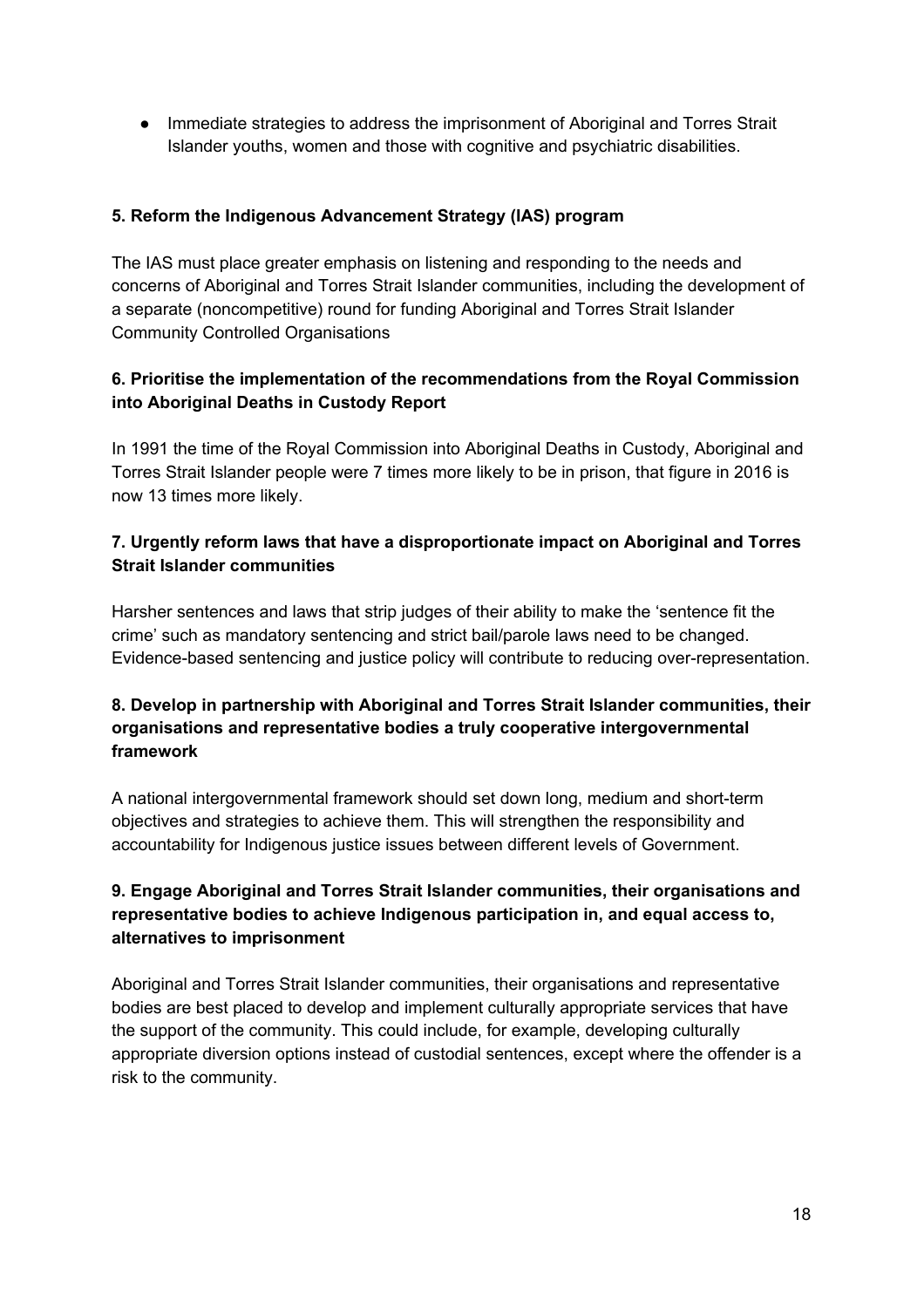## **10. Ratify the Optional Protocol to the Convention against Torture (OPCAT)**

The ratification of OPCAT would, amongst other things, ensure that places of detention at the state, territory and federal level meet appropriate standards, in line with international best practice.

## **11. Implement the United Nations Declaration on the Rights of Indigenous Peoples**

A framework should be developed to implement and raise awareness about the United Nations Declaration on the Rights of Indigenous Peoples (UNDRIP) in consultation with Aboriginal and Torres Strait Islander communities, their organisations and representative bodies.

## **12. A national/intergovernmental agency to identify a national justice data set for collection by all State and Territory Governments**

This agency should include Aboriginal and Torres Strait Islander oversight, and act to co-ordinate a comprehensive, current and consistent national approach to data collection and policy development relating to Aboriginal and Torres Strait Islander imprisonment and violence rates.

## **13. Adequately fund the National Aboriginal and Torres Strait Islander Legal Services program as the national peak representative body for the ATSILS. 24**

## <span id="page-19-0"></span>Early Childhood

#### **Context**

The UN Declaration on the Rights of Indigenous peoples outlines the right to live in freedom, peace and security as distinct peoples, including a provision to ensure that Indigenous people will not be subject to forcible removal of children to another group. There is also an expectation upon signatories of the Declaration to provide effective mechanisms to prevent any action that would deprive Indigenous peoples of their integrity as distinct peoples, or of their cultural values or ethnic identities. 25

With respect to the care, health and wellbeing of indigenous children there is unequivocal evidence that supports the critical importance of continuity of cultural identity and that the strengths in addressing safety concern for Aboriginal and Torres Strait Islander children lie within Aboriginal and Torres Strait Islander Communities.<sup>26</sup>

<sup>24</sup> 2016 *"The Redfern Statement"* Aboriginal Peak Bodies

<sup>25</sup> *UN Declaration on the Rights Of Indigenous Peoples* accessed

https://www.humanrights.gov.au/publications/un-declaration-rights-indigenous-peoples-1 <sup>26</sup> Family Matters Discussion Paper *An evidencebased approach to address the overrepresentation of Aboriginal and Torres Strait Islander children in outofhome care*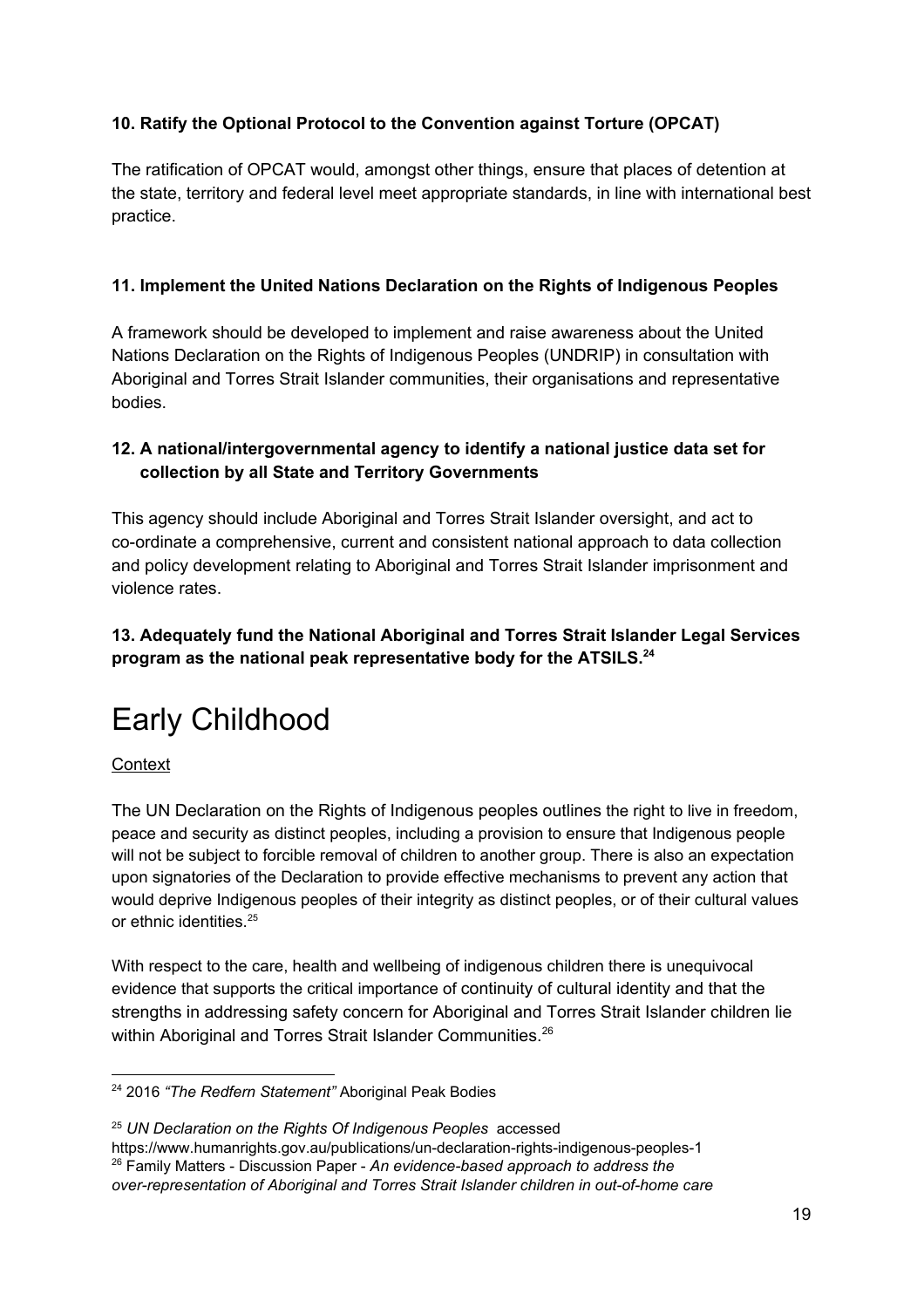The Bringing them Home Report released in 1997 exposed the laws, policies and practices which separated Indigenous children from their families and the pervasive impacts that harmed those of the Stolen Generation and continues to harm later generations<sup>27</sup> In the past 18 years since this report exposed the horror imposed on Aboriginal and Torres Strait Islander People, we have seen an increased number of children removed from families and placed in out of home care, ineffective application of Aboriginal child placement principles and systems like the Kinship Care Program<sup>28</sup> and disruption to cultural connections<sup>29</sup>.

#### Current situation

Aboriginal and Torres Strait Islander children are 9 times more likely to be placed in Out-of-home-care than their non-Indigenous peers, representing 35% of all children in Out-Home-Care in Australia.<sup>30</sup>

Consecutive governments have failed to provide mechanisms that would prevent the removal of children and thus depriving future generations of connection to community and culture. Such mechanisms that would respond to the legacy of past policies of forced removal, including intergenerational effects of separations from family and culture and social and economic disadvantage.<sup>31</sup>

Specifically there has been a failure to support early intervention, investment in strengthening and healing families and communities, with only 16.58% of child and family welfare expenditure being allocated to early intervention. This failure has been exacerbated by consecutive governments' failure to recognise the principles of self determination that enables effective engagement with Aboriginal and Torres Strait Islander people in the design and delivery of services that could effectively support and strengthen families. 32

ANTaR calls on the next Federal Government to commit to:

- **1. Reduce overrepresentation of Aboriginal and Torres Strait Islander children in out-of-home** care
- **2. Work with Aboriginal and Torres Strait Islander communities, their organisations and representative bodies to develop a national strategy and target to reduce this overrepresentation**

<sup>27</sup> *Bringing Them Home Report* accessed

https://www.humanrights.gov.au/publications/bringing-them-home-chapter-1

<sup>28</sup> 12 Tilbury, C (2013) *Aboriginal and Torres Strait Islander Child Placement Principle: Aims and Core Elements, SNAICC.* Accessed 22/9/2015 http://www.snaicc.org.au/\_uploads/rsfil/03167.pdf

<sup>29</sup> Family Matters Discussion Paper *An evidencebased approach to address the*

*overrepresentation of Aboriginal and Torres Strait Islander children in outofhome care*

<sup>30</sup> Australian Institute of Health and Welfare *Child Protection Australia* accessed

http://www.aihw.gov.au/WorkArea/DownloadAsset.aspx?id=60129554513

 $31$  Family Matters webpage http://www.familymatters.org.au/the-issue

 $32$  Family Matters webpage http://www.familymatters.org.au/the-issue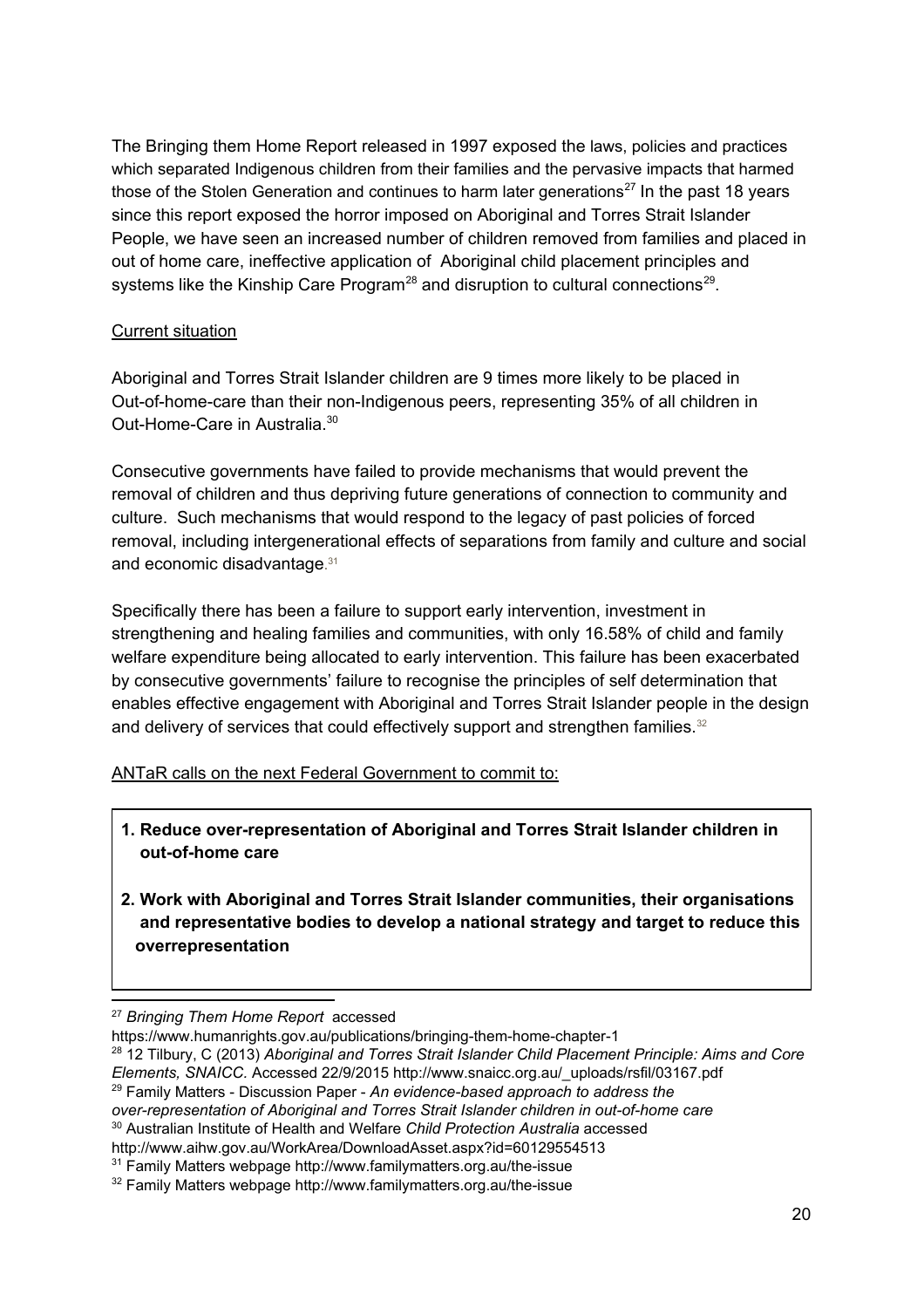- **3. Increase the priority of supporting families to care for children**
- **4. An adequately resourced federal Aboriginal and Torres Strait Islander early childhood education and care program to support our most vulnerable children**
- **5. At least two full days (20 hours) subsidised access to early childhood education and care for all children, regardless of their parents' circumstances**
- **6. Family Tax Benefit payments**
- **7. Early Childhood Education**
- **8. Invest in the First 1000 Days**

### **1. Reduce overrepresentation of Aboriginal and Torres Strait Islander children in out-of-home** care

For Aboriginal and Torres Strait Islander families, harm to children often has inter-generational causes, linked to the breakdown of culture and community connectedness and identity. Prevention of harm therefore must seek to intervene in inter-generational cycles of harm by healing, strengthening and reconnecting families and communities.

## **2. Work with Aboriginal and Torres Strait Islander communities, their organisations and representative bodies to develop a national strategy and target to reduce this overrepresentation**

Numerous reports and inquiries in Australia have consistently confirmed that the lack of robust community governance and meaningful Aboriginal and Torres Strait Islander participation are major contributors to past failures of Government policy. True realisation of the rights of children requires transparency and accountability from Government, and a commitment to prioritising the knowledge of Aboriginal and Torres Strait Islander communities on how to keep our children safe and well.

#### **3. Increase the priority of supporting families to care for children**

The priority of supporting families to care for children should be increased under the Indigenous Advancement Strategy, consistent with the National Framework for Protecting Australia's Children 2009-2020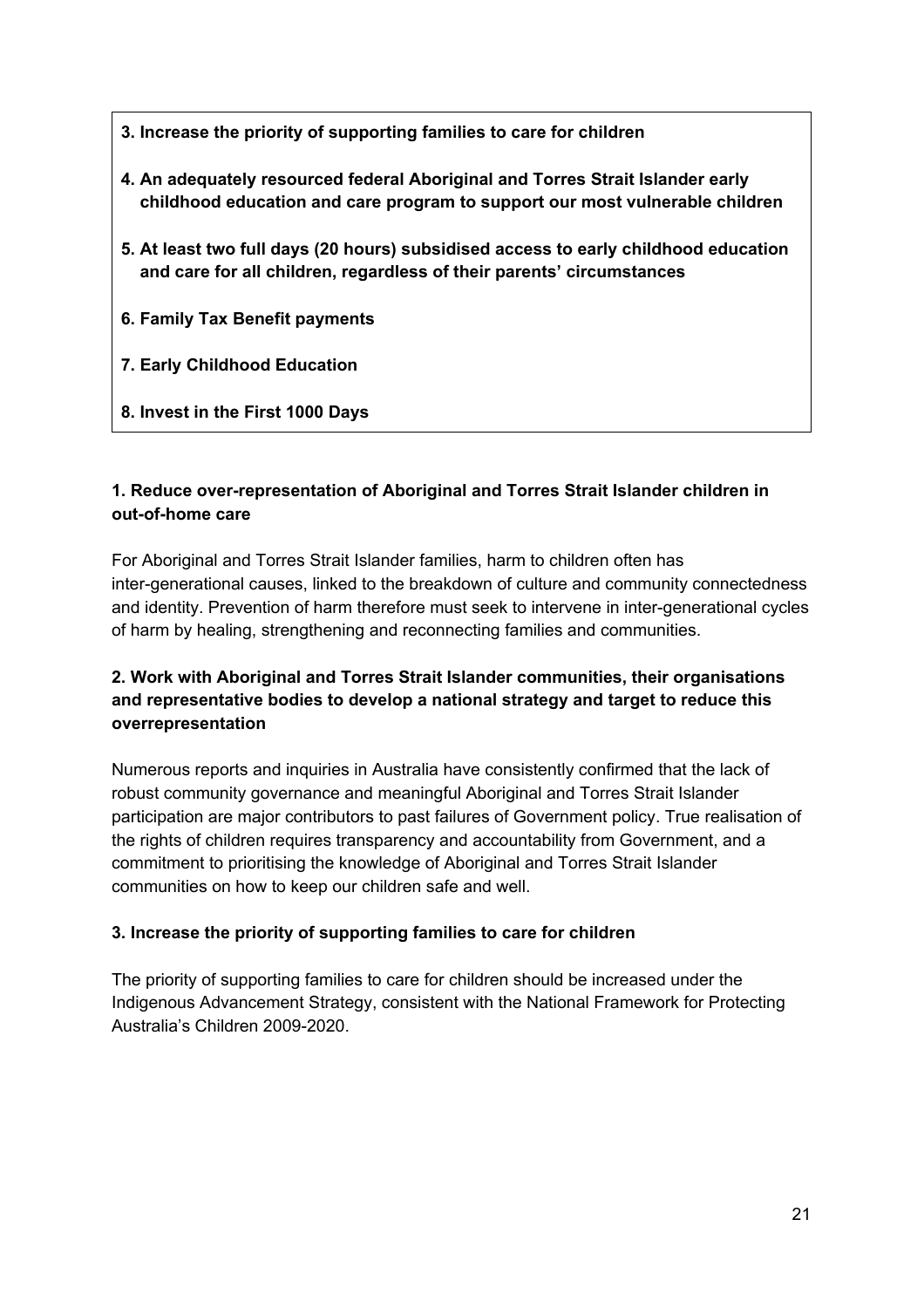### **4. An adequately resourced federal Aboriginal and Torres Strait Islander early childhood education and care program to support our most vulnerable children**

If Australia is serious about achieving equality for Aboriginal and Torres Strait Islander peoples, the Government must invest in Aboriginal and Torres Strait Islander leadership and governance of early childhood education and care.

### **5. At least two full days (20 hours) subsidised access to early childhood education and care for all children, regardless of their parents' circumstances**

Early childhood education and care reforms currently underway must redress this issue as a priority to ensure affordable access for all Aboriginal and Torres Strait Islander families.

### **6. Family Tax Benefit payments**

Commit to strengthening family payments for families on low incomes.

### **7. Early Childhood Education**

Make a long-term commitment to subsidise full-time access for Aboriginal and Torres Strait Islander children (06 years) so that all families, and particularly the most vulnerable, can afford five days of early childhood education.

#### **8. Invest in the First 1000 Days**

Provide adequate investment for the launch of the Australian model of the First 1000 Days, an Indigenous-led, holistic initiative which seeks to provide coordinated, comprehensive intervention to address the needs of Aboriginal and Torres Strait Islander children and their families from (pre-) conception to two years of age. $^{33}$ 

## <span id="page-22-0"></span>Basic Services in Remote Communities

#### **Context**

Connection to land is critical to the spiritual, cultural and economic wellbeing of individuals and the collective identity of indigenous communities. $34$  As such the UN Declaration on the Rights of Indigenous Peoples articulates the rights of Indigenous peoples to remain on their lands or territories without threat of forced removal.

Further there is an obligation for signatories of the UN Declaration on Rights of Indigenous Peoples to adhere to the principles of free, prior and informed consent and for the provision

<sup>33</sup> 2016 *"The Redfern Statement*" Aboriginal Peak Bodies

<sup>34</sup> Office of Environment and Heritage webpage *Supporting Aboriginal Connection to Country* http://www.environment.nsw.gov.au/nswcultureheritage/almf.htm